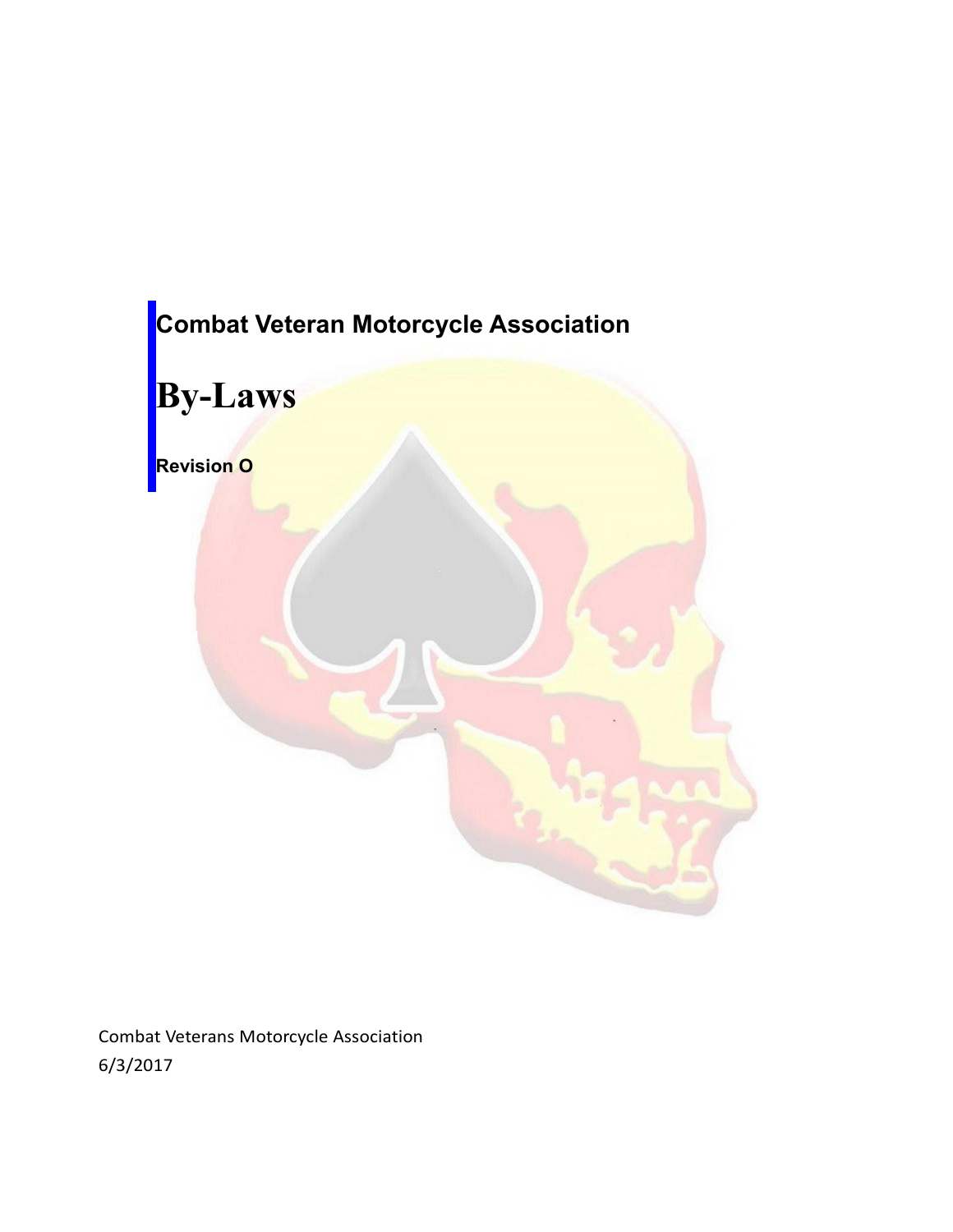# Table of Contents

|                                      | Page |  |
|--------------------------------------|------|--|
| <b>Title Page</b>                    | 1    |  |
| Table of Contents                    | 2    |  |
| Article 1: Name and Emblem           | 3    |  |
| Article 2: Objectives                | 4    |  |
| Article 3: Membership                | 5    |  |
| Article 4: Membership Dues           | 9    |  |
| <b>Article 5: Elections</b>          | 10   |  |
| Article 6: Duties of Officers        | 11   |  |
| Article 7: Meetings                  | 15   |  |
| Article 8: Delegations               | 17   |  |
| Article 9: Amendments                | 18   |  |
| Article 10: State Chapters           | 20   |  |
| Annex A: National Meetings by Region |      |  |
| Annex B: Bylaw Change Process/Form   | ii   |  |
| Amendment & Change Summary           | iv   |  |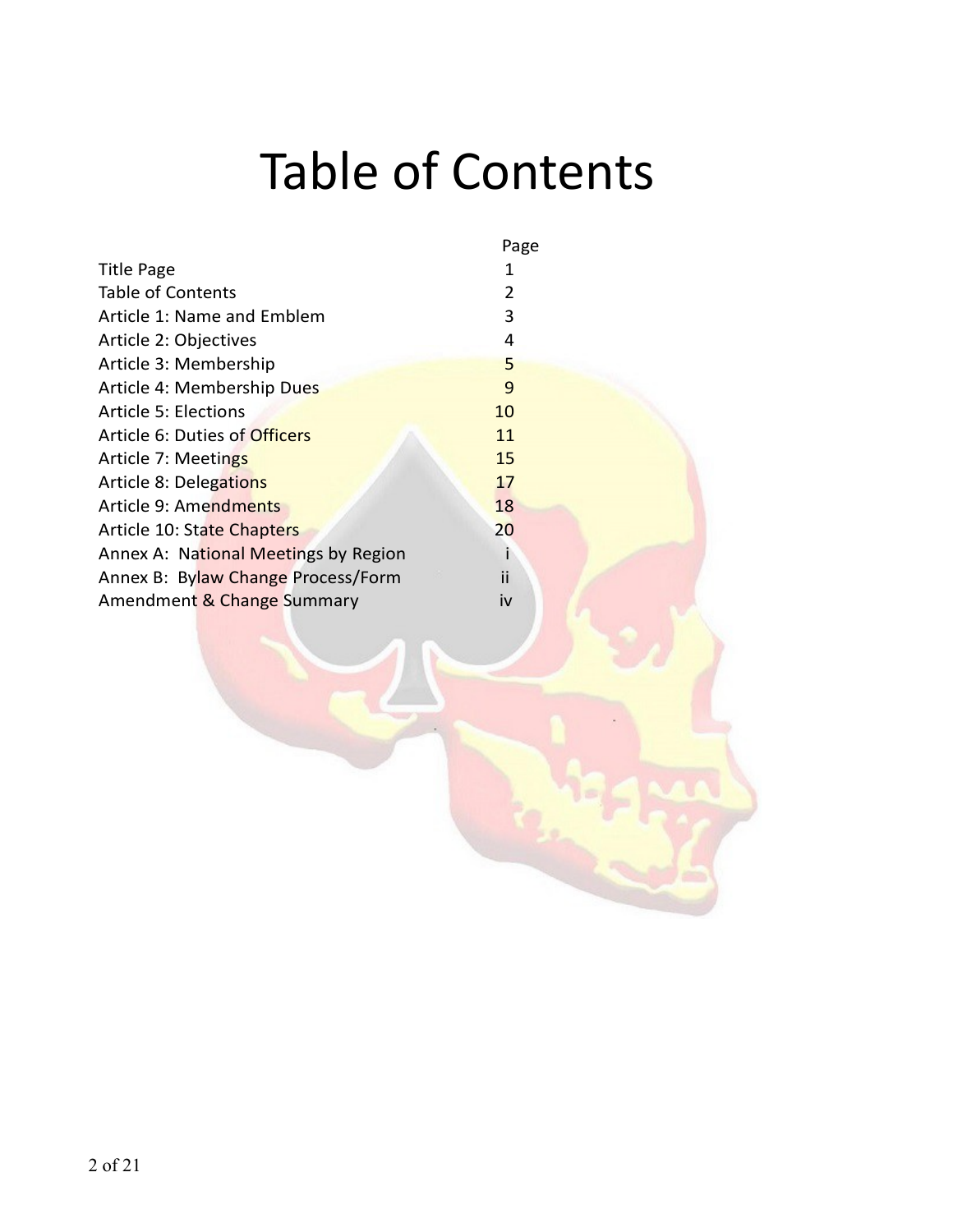# **ARTICLE 1 : NAME AND EMBLEM**

Section 1

- a) The name of the association is: Combat Veterans Motorcycle Association.
	- 1. Principle office of the Combat Veterans Motorcycle Association will be located at the following address: Barrister Services, Inc., ATTN: Combat Veterans Motorcycle Association, 11 East Kansas Street, Liberty, MO., 64068.
	- 2. Change of Address. The designation of the county or state of Combat Veterans Motorcycle Association principal office may change by amendment of these bylaws. The board of Officers may change the principal office from one location to another within the named country by noting the changed address and effective date below, and such changes shall not be deemed minor, and require an amendment of these bylaws.



- 3. Other Offices. The Combat Veterans Motorcycle Association may also have offices at such other places, within or without its state of incorporation, where it is qualified to do business, as its business and activities may require, and as the board of directors may from time to time, designate.
- b) IRS Section 501(c)(19) Purposes. Combat Veterans Motorcycle Association is organized exclusively for charitable, religious, educational and/or scientific purposes as specified in Section  $501(c)(19)$  of the Internal Revenue Code, including, for such purposes, the making of distributions to organizations that qualify as exempt organizations under section 501(c) (19) of the Internal Revenue Code. The National Board of Directors (NBOD) has the authority to change the CVMA bylaws if any part is found to be in conflict with Federal or MO state tax laws.

Section 2

The emblem/logo used by the Combat Veterans Motorcycle Association is the sole property of the CVMA. The logo of the CVMA is copyrighted and requires written approval from the NBOD prior to the logo being used in any manner of sales or marketing. Any item(s) given approval and features the full copyrighted logo may then only be sold to Full Members of the Association. Modifications to the logo will be submitted for review. The emblem of the Combat Veterans Motorcycle Association is in the shape of a skull encompassed by the following colors. The incorporated colors are: Red, representing the blood that has been shed on the battlefield. The Military Gold, representing all branches of the military service of the United States. Black, representing the heavy hearts possessed for those who gave their lives and for those that are considered missing in action or prisoners of war. The skull and ace of spades represent the death that war leaves in its wake.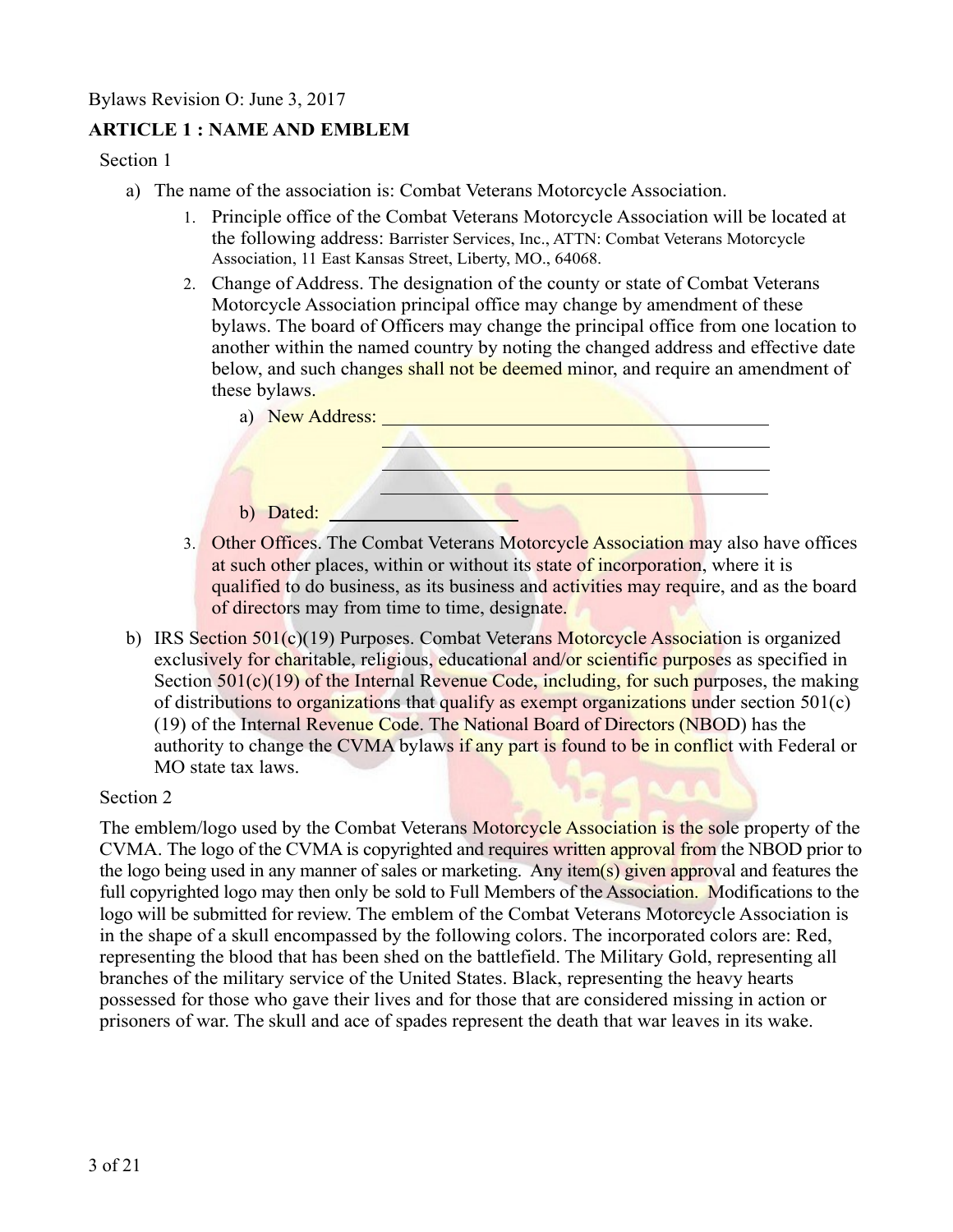# **ARTICLE 2 : OBJECTIVES**

General: Combat Veterans Motorcycle Association Protocol.

The Combat Veterans Motorcycle Association is formed for the betterment of communication and camaraderie between other motorcycle associations, veterans organizations, and or motorcycle groups.

Section 1

To promote interest in various forms of motorcycle activity associated with veterans.

Section 2

To create and maintain camaraderie among combat veterans from all U.S. branches of service and its allies.

Section 3

To support veteran organizations.

Section 4

To raise awareness for the plight of POW's, MIA's and their families, posttraumatic stress disorder (PTSD), traumatic brain injury, (TBI) and other combat related medical conditions.

Section 5

To conduct Association functions and activities in a manner befitting the members of the Combat Veterans Motorcycle Association and as well as the association's Auxiliary Members.

Section 6

To encourage a better understanding of motorcycle riders as a constructive sport among members of the public, press, and law enforcement agencies.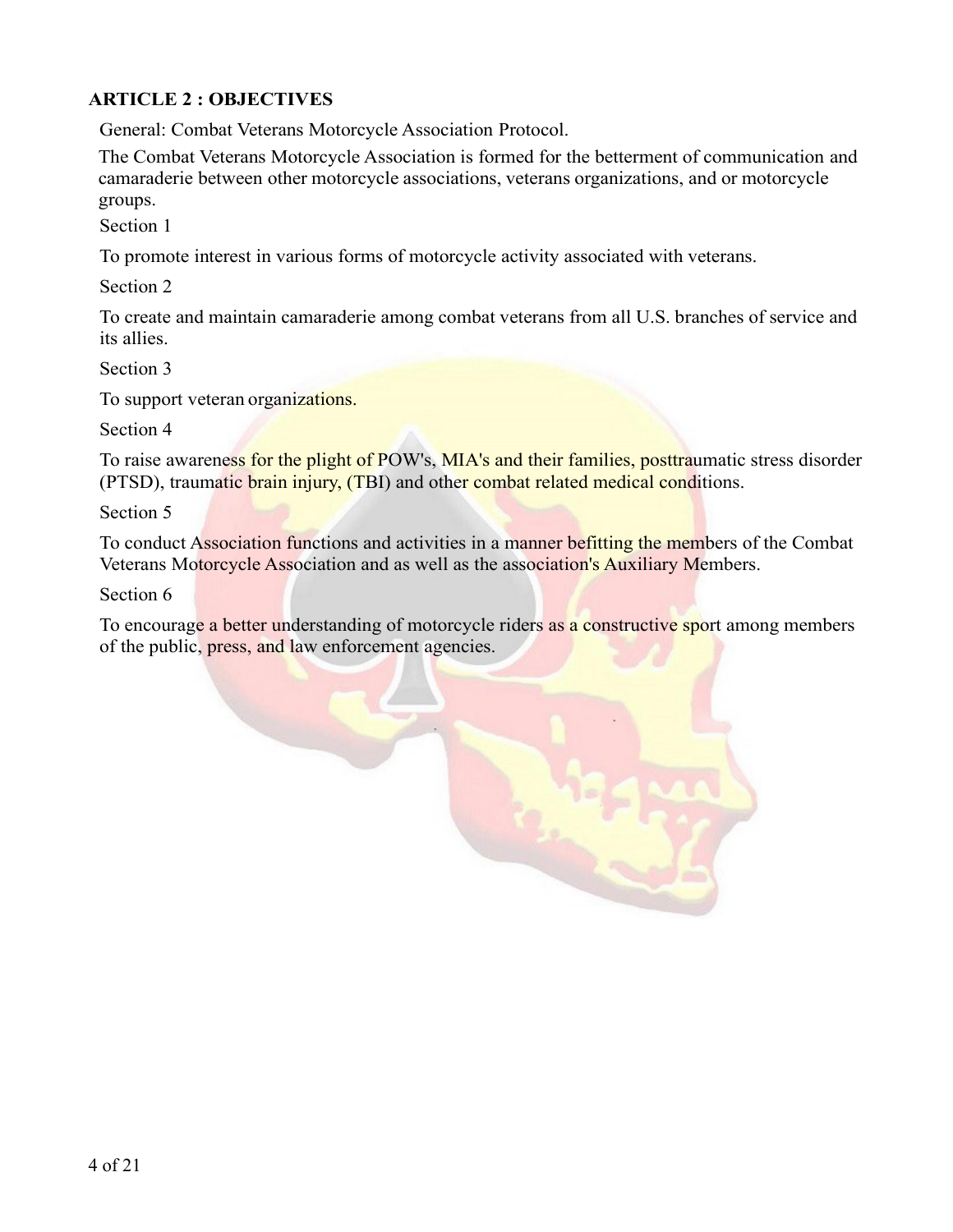# **ARTICLE 3 : MEMBERSHIP**

#### Definitions:

The term "good standing" shall be defined as any person who has fulfilled the requirements for membership in the Combat Veterans Motorcycle Association, who is not currently under disciplinary review or probationary status for disciplinary reasons, who has paid the necessary dues and conformed to the requirements as set forth in these bylaws.

#### Section 1

- a) Full Member:
	- 1. Of good character.
	- 2. Who is a Veteran of a Foreign War, "combat".
	- 3. The ONLY Acceptable proof for membership to the Combat Veterans Motorcycle Association is a copy of one's DD 214 or Official Military Personnel File or officer/enlisted record brief which must be surrendered to the NBOD for verification.
	- 4. Must own and operate a Motorcycle of 500cc or above.
	- 5. Should a Full Member resign they will be given a 5 day grace period to rescind their resignation with no repercussions. After the 5 day grace period a member will have to re-apply for membership as a new member and will require NBOD approval.
	- 6. Active members in good standing with the CVMA who become infirm, disabled or otherwise unable to ride their motorcycles will be able to keep their patch and be retired as members in good standing with the CVMA. Members must submit medical documentation and a minimum of one year as a member and/or NBOD approval is required.
	- 7. Life members, if for health reasons can no longer ride can at their discretion, remain members in good standing with full voting privileges and can keep their patch.
	- 8. Life membership requirements: 3 years active in the CVMA. Member must be in good standing for all three years and minimum participation of one sanctioned CVMA event per year is required. One of which must be a National meeting. Cost for life membership is \$200. If a life member quits for any reason or the member is removed from the CVMA rolls for any reason, no refunds will be made.
	- 9. Member will be assigned to a chapter upon application approval. Member's initial assignment of chapter will be in the State of physical residence, and closest chapter. Once membership is approved, he or she can request in writing for a change of Chapter to the gaining and losing State Representative. Chapter affiliation to any Chapter of his or her choosing may be requested, to include a chapter in another state if that chapter is closer than the existing chapter and the losing and gaining states share a common border. If the distance is shorter, the request will be approved. The member will only have all rights as a Full Member in the State that they claim membership in.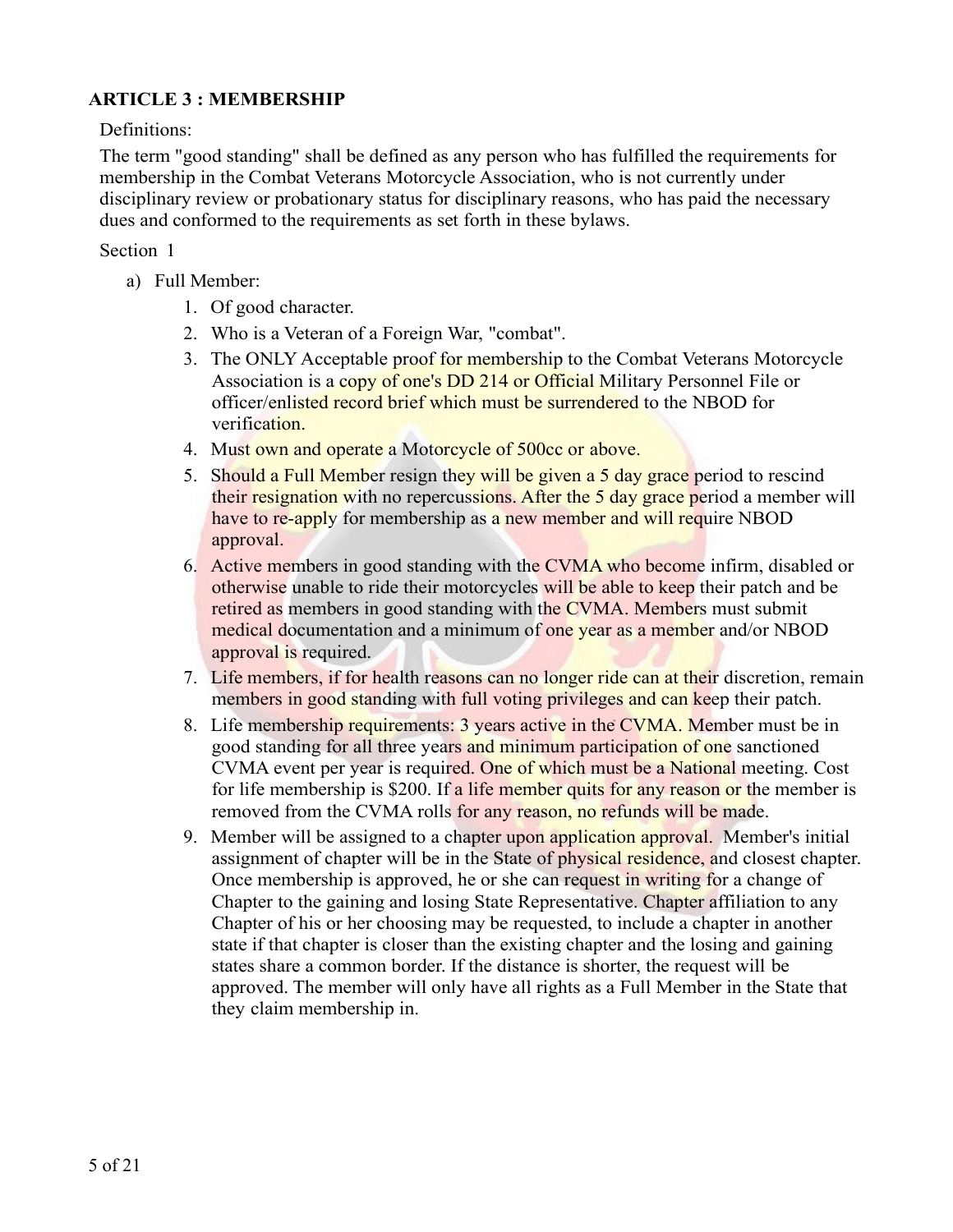- b) Auxiliary Members:
	- 1. Must be of good character.
	- 2. All Auxiliary members must be a spouse, widow or widower of a member who is in good standing with the CVMA. An Auxiliary widow or widower cannot sponsor an additional Auxiliary member.
	- 3. Must support the efforts of ALL branches of the United States of America's Armed Forces and the Combat Veterans Motorcycle Association.
	- 4. Will have no vote in CVMA business.
	- 5. Cannot hold a position on the NBOD.
	- 6. Auxiliary Life Membership requires three years active in the CVMA. Auxiliary member must be in good standing for all three years and minimum participation of one sanctioned CVMA event per year is required, one of which must be a National Auxiliary meeting. The Full member sponsor must already be a Life Member (or concurrently seeking Life Member status). Cost for Auxiliary Life Membership is \$100. If an Auxiliary Life Member quits or is removed for any reason, is no longer qualified as an Auxiliary member (e.g. divorce), or the sponsor member quits or is removed from the CVMA rolls for any reason, no refund will be made.
- c) Support members:
	- 1. Must be of good character.
	- 2. Must own and operate a motorcycle of 500cc or greater.
	- 3. Maximum number of support members will not exceed 10% of total CVMA full Combat membership.
	- 4. Support members must be a veteran of the United States Armed Forces.
	- 5. Support members will read and abide by all CVMA by-laws applicable to them. Sections excluded:
		- a) Article 5: Elections
		- b) Article 6: Duties of Officers.
	- 6. Support members are required to submit their application with proof of military service through a full member of the CVMA who has held a membership for not less than one year. Support members are required to have either ridden a minimum of 3,000 miles with their sponsor, attended three CVMA events or be known by their sponsor for a minimum of 6 months. A full member submitting an application for a support member should verify they meet the above criteria. Only 1 support member can be vouched on per year by an individual CVMA member. Support members will be at a 1 to 10 ratio, 1 support member to 10 full members based on state.
	- 7. Will have no vote in National CVMA business but may vote in Chapter CVMA business if it is addressed in the Chapter Bylaws.
	- 8. Cannot hold a position on the NBOD.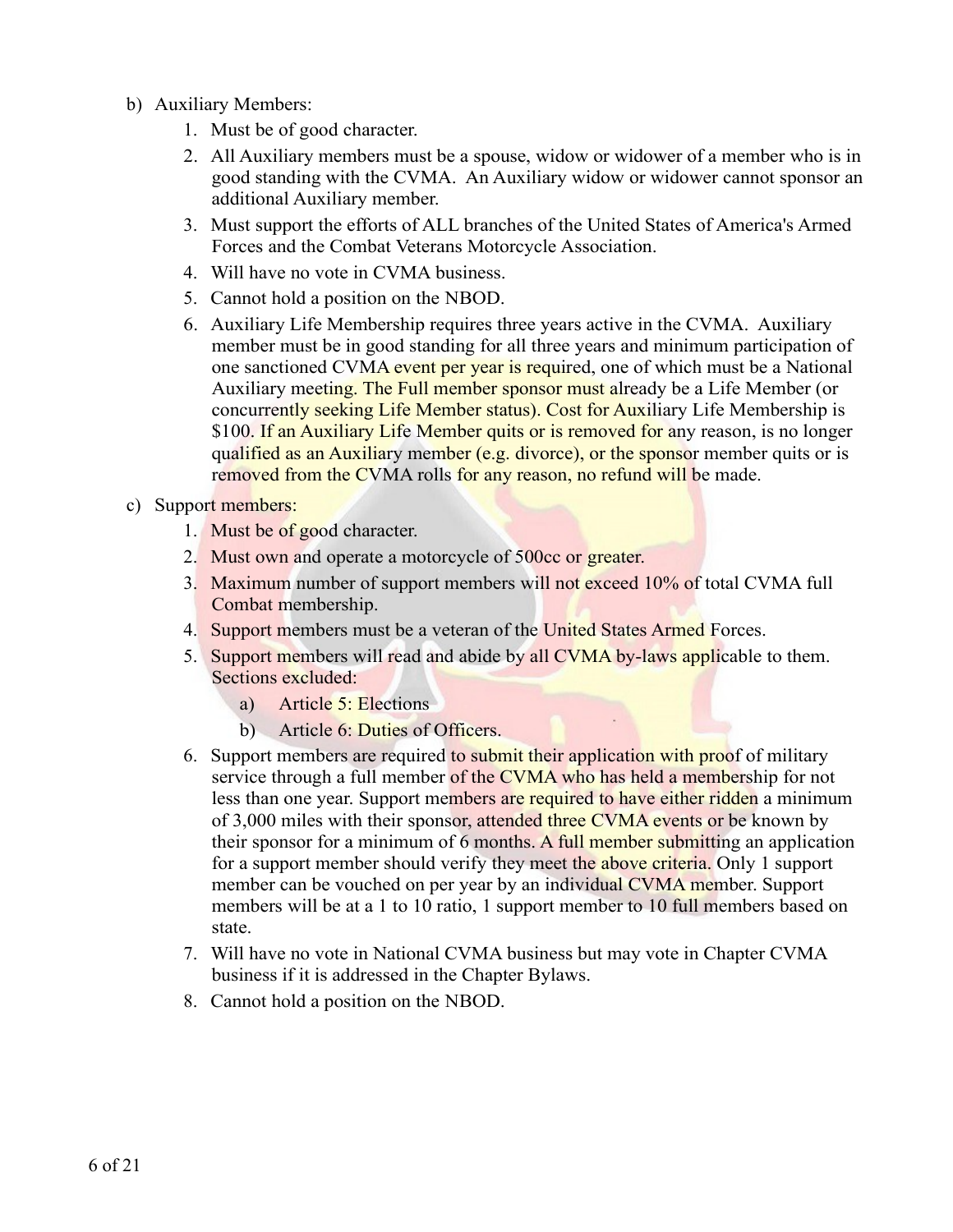- 9. Support members in good standing can wear a small CVMA Support Patch on the front of their vest or jacket which will be supplied by their sponsor. Support members can also wear the 10 inch support back patch which will be supplied by their sponsor.
- 10.Support Life Membership requires three years active in the CVMA. Support member must be in good standing for all three years and minimum participation of one sanctioned event per year is required, one of which must be a National meeting. Cost of Support Life Membership is \$100. If a Support Life Member quits for any reason or is removed from the CVMA rolls for any reason, no refund will be made.
- 11. Support members in good standing with the CVMA who become infirm, disabled or otherwise unable to ride their motorcycles will be able to keep their patch and be retired as members in good standing with the CVMA. Members must submit medical documentation and a minimum of one year as a member and/or NBOD approval is required.
- 12. Life members, if for health reasons can no longer ride can at their discretion, remain members in good standing and can keep their patch.

#### Section 2

By applying for membership with the Combat Veterans Motorcycle Association, you are giving the Combat Veterans Motorcycle Association and its Board of Directors the right to verify any membership application and DD 214 records or Official Military Personnel File or officer/enlisted record brief.

#### Section 3

Each member must attend a minimum of at least one (1) event hosted by the Combat Veterans Motorcycle Association per year. This requirement may be met by attending any one (1) of the following within the CVMA dues calendar year. Members not in compliance will have their status (via 201 file) annotated as "Not in Good Standing due to attendance".

- a) National, Regional or State sanctioned CVMA event.
- b) Any Chapter CVMA function, that includes the sponsoring CEB participation.

Any member that was deployed at any time during the year is exempt from meeting this requirement. Life Members and Medically Retired members are exempt from meeting this requirement.

Chapter unassigned members are also required to attend but must ensure that the State Representative is aware and able to document attendance at the event.

Chapter Officers are responsible for "looking after" their members and should make efforts to ensure all members are aware of this requirement and assist their membership attendance of one of these events.

This bylaw change will become effective starting July  $1<sup>st</sup>$ , 2017 and be measured on the CVMA dues calendar year from July 1 through June  $30<sup>th</sup>$  each year.

# Section 4

All members must conduct themselves in a manner that is not an embarrassment to themselves, the Combat Veterans Motorcycle Association, or the United States of America.

a) In the event of misconduct by any member, under the by-laws of the Combat Veterans Motorcycle Association, the Board of Directors possesses the right to revoke that member's membership. Misconduct is defined as failure to abide by the by-laws of the Combat Veterans Motorcycle Association and any organization that the Combat Veterans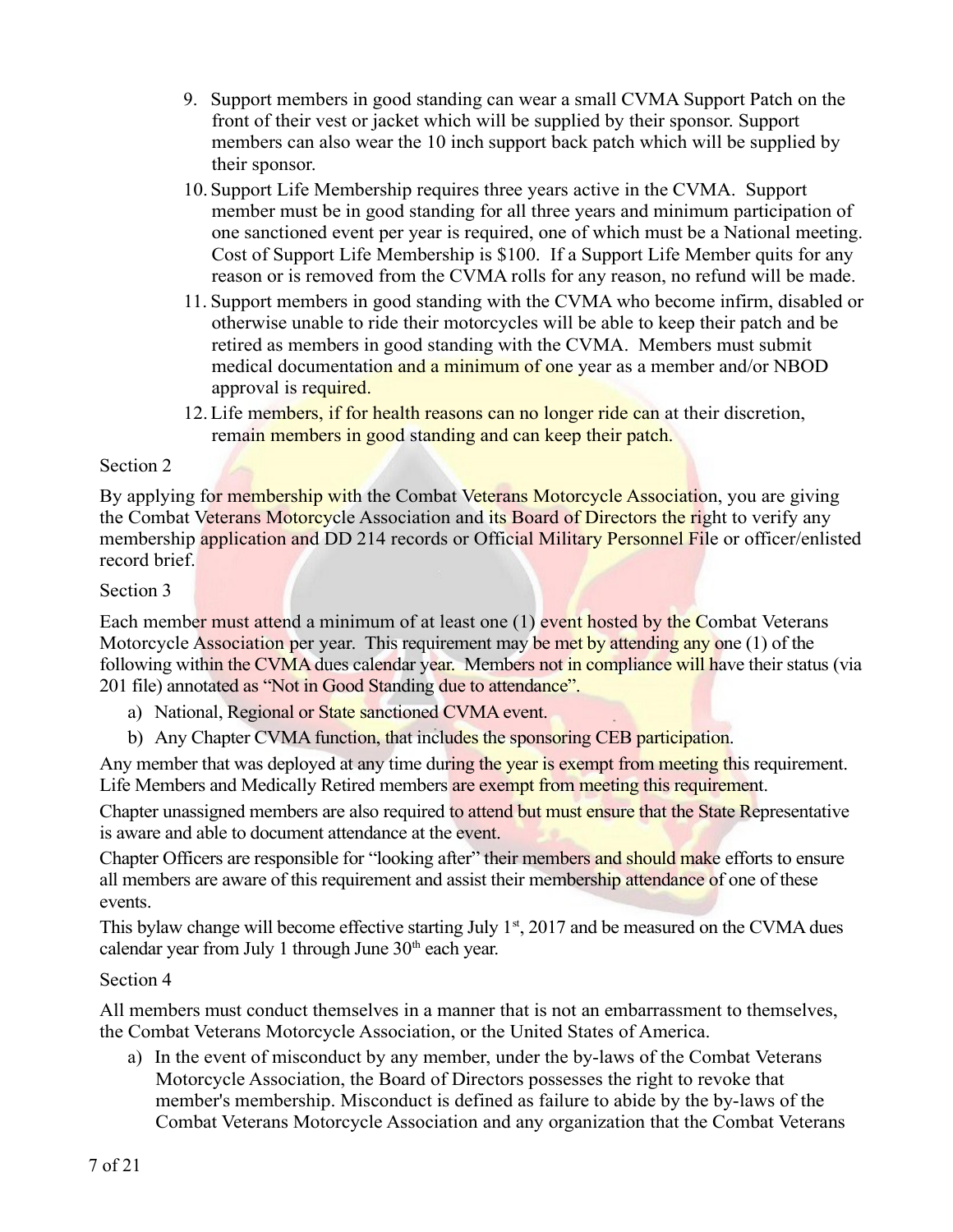Motorcycle Association supports.

b) Bringing dishonor upon the Combat Veterans Association in action, word(s), or deeds. Always remember WE ARE NOT, NOR DO WE CLAIM TO BE, A MOTORCYCLE CLUB! WE DO NOT HAVE COLORS! We do not prospect. We do have membership fees.

#### Section 5

All members must possess a valid motorcycle driver's license endorsed by their state as well as proof of insurance for their motorcycle.

#### Section 6

Any full member who is still a member of the Armed Forces of the USA who attends the previous year's Nationals, but cannot, because of Military deployment to a combat zone, attend the current year national meeting will be given credit for the National and will be authorized a rocker for the National patch that will read, for example, DEPLOYED 20XX.

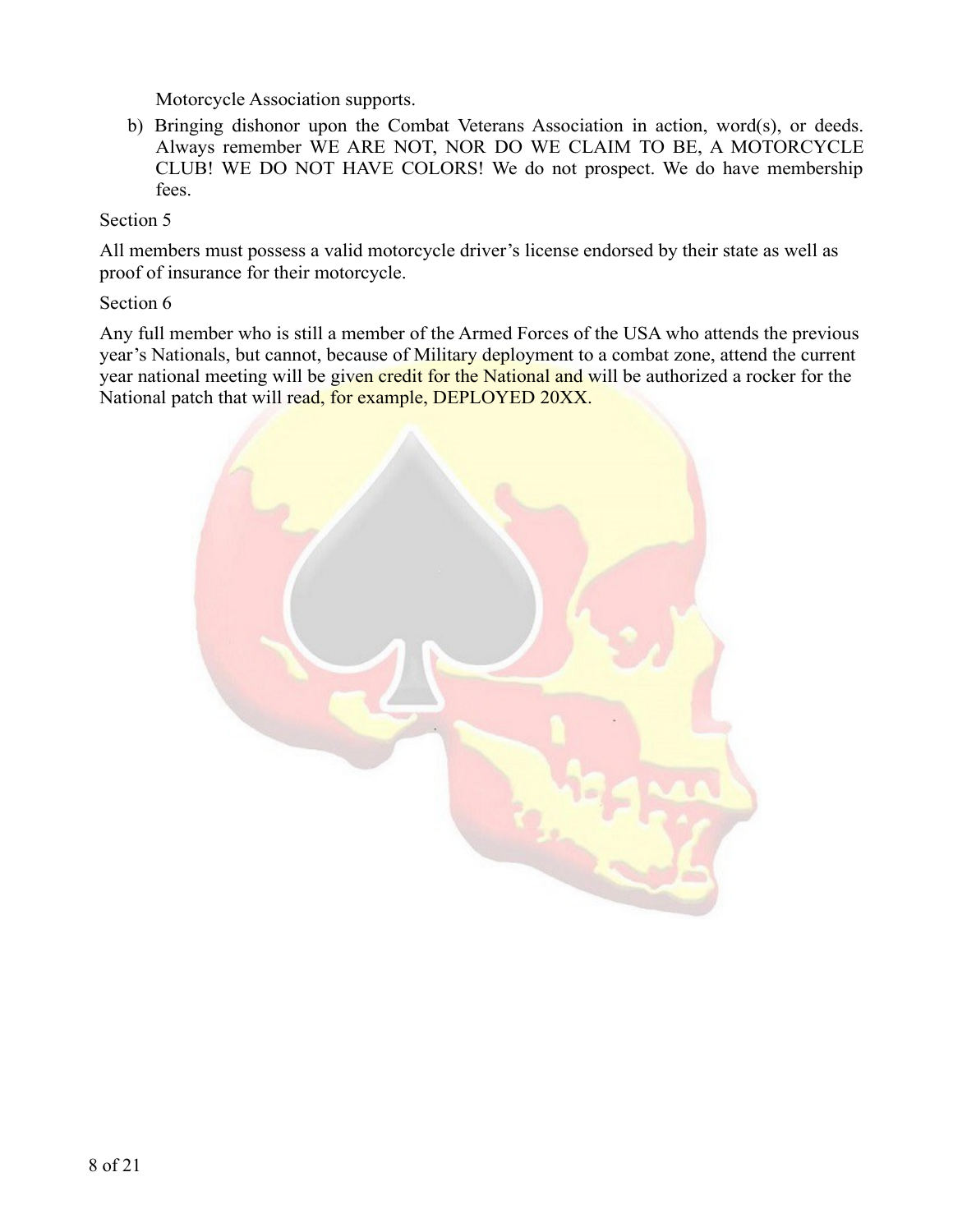# **ARTICLE 4 : MEMBERSHIP DUES**

#### Section 1

Membership dues shall be at such rate, schedule or formula as may from time to time be prescribed by the governing body of the association and approved by the general membership.

#### Section 2

The governing body of the association shall determine deadlines for payment of renewal membership dues.

#### Section 3

New, or current members requiring patches of the Combat Veterans Motorcycle Association will obtain them through their Chapter/State Quarter Master or State Representative at cost.

#### Section 4

Charter Members will not be required to pay annual dues and may wear the 45 patch distinguishing that they are an original starter member, or support member of the Combat Veterans Motorcycle Association.

#### Section 5

Chapters may collect local dues. A cap of \$20.00 annual chapter dues can be assessed. All national dues continue to go straight to national.

#### Section 6

The Benevolent Fund for CVMA members will be up to, but not to exceed, \$1,500.00 per incident. Chapters must help raise money on their own prior to applying for additional funds from the NBOD. Money given out will not be required to be given back. Chapters with a member in need can petition the NBOD through their Chain of Command for funds. 20% of membership dues will be set aside for the Benevolent Fund.

#### Section 7

Annual dues of \$20 will be assessed effective March 1, 2010 for all Full Members (Combat Veterans). Dues for CVMA members deployed in a war zone will be waived. Dues for all members must be received by June 30th of each year. Dues for all new members joining between January 1st and June 30th will be considered as paid in full for the balance of the current dues year and the following dues year. Dues for new members joining between July 1st and December 31st will be for the current dues year only.

#### Section 8

\$10.00 annual dues will be assessed by the CVMA Auxiliary Unit.

#### Section 9

\$10.00 annual dues will be assessed and a CVMA Support ID will be issued.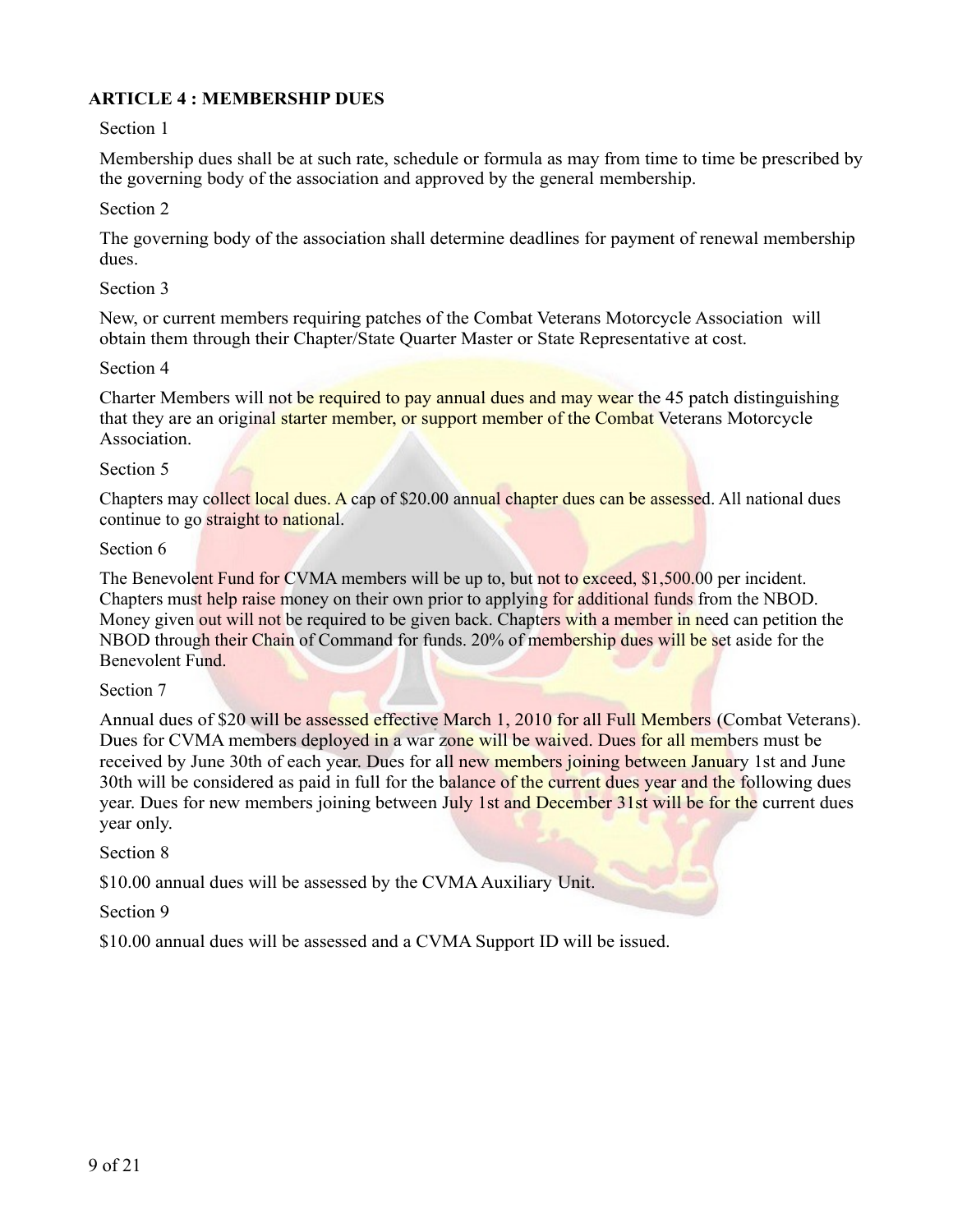# **ARTICLE 5: ELECTIONS**

#### Section 1

All nominees for any office must be active and in good standing in the association with a minimum of one (1) full year of CVMA membership, or a minimum of six months of CVMA membership if a member of one year or more does not elect to run for office. All nominees for the NBOD must be a member in good standing and have held a Chapter, State or Regional leadership position for a period of one (1) year. Retired members cannot hold a CVMA officer position. Chapter officers in newly formed chapters are excluded from the one year requirement.

#### Section 2

All elected and or appointed officers and Board of Directors must remain active members in good standing for the duration of the term while in office.

#### Section 3

All national officers are to be nominated and elected at the CVMA National meeting and will assume office within 60 days of the election and hold that office for 36 months or until their successors are duly qualified. Consecutive terms are permitted.

#### Section 4

Nominations and elections to the NBOD must be made at the CVMA national meeting. No NBOD Officer will be elected with less than a majority of votes cast in an election. In elections for NBOD positions where there are more than two candidates, where no single candidate receives a majority of votes, the two candidates who receive the most votes will compete in a runoff election. The President will vote only in the event of a tie.

#### Section 5

NBOD members will be considered for re-election in the following order, President / Secretary, VP / Treasurer, SGT at Arms / PR. Should any elected Officer resign or be removed from the NBOD for any reason, the NBOD has the authority to replace the officer, as an interim, until the next National meeting, at which time the position will be open for election for the remaining period. Nominations for the interim officer will be elicited from the Regional and State Representatives.

#### Section 6

Candidates for National Board of Directors office, Regional office and State office must declare their intentions a minimum of 90 days prior to the designated election date unless the election is to fill a vacated position due to a previous election.

#### Section 7

No member may serve more than two (2) full terms, or a total of eight (8) years, in any one position on the National Board of Directors. This does not preclude a change in position, i.e., NSEC to NSAA, NVP to NPRES, etc.

#### Section 8

No member may serve more than a total of ten (10) years on the National Board of Directors.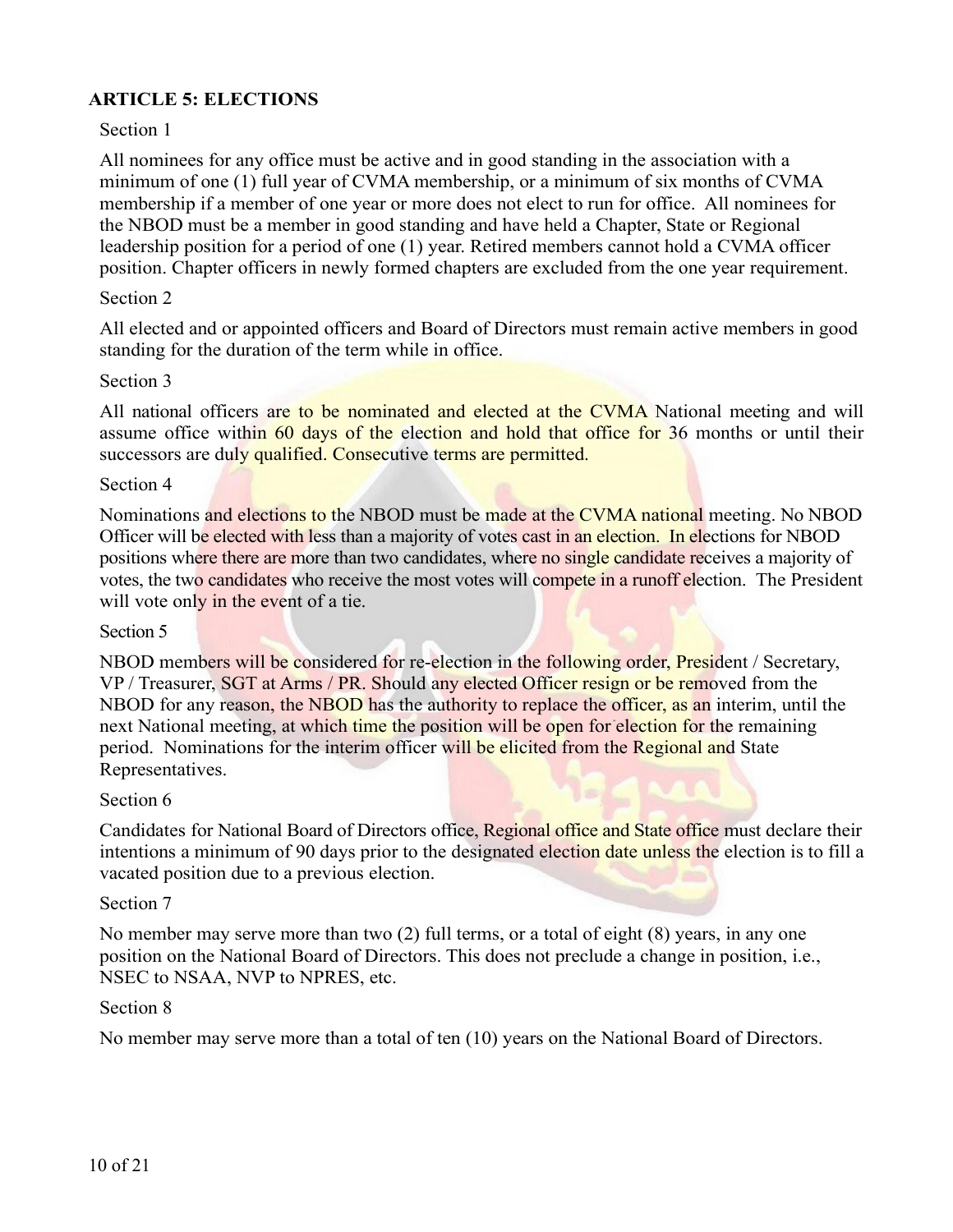# **ARTICLE 6 : DUTIES OF OFFICERS**

#### Section 1

The CVMA National President (NPRES) will preside over all meetings of the association; serve as Chairman of the National Board of Directors (NBOD), act as executive officer member of all committees, issue the call for regular and special NBOD meetings, schedule regular elections, and be sure they are held IAW this constitution, and carry out the directives of the NBOD.

#### Section 2

The National Vice-President (NVP) will perform all duties of the President in his absence and all duties assigned by the NBOD.

#### Section 3

The National Secretary (NSEC) shall keep minutes of the NBOD and general membership meetings. The NSEC shall provide copies of minutes to NBOD members and State representatives within sixty days of meeting. The NSEC will also receive and process all applications for CVMA membership following rules set forth by the membership for applicant qualifications. The NSEC will assume all duties assigned to office by the NBOD.

#### Section 4

The National Treasurer (NTRES) will collect dues and other forms of income due to the association, maintain the accounting books, make payments from the associations funds when so ordered by the NBOD, sign all associations checks (along with another officers signature) and make regular reports of the associations financial status to the Board of Directors and the general membership and all duties assigned by the NBOD.

#### Section 5

The National Public Relations Officer (NPRO) will be in charge of all the Combat Veterans Motorcycle Associations publicity, in conjunction with and approved by the association's NBOD. Duties will include; Historian, pictures, newspaper articles, TV and radio announcements the associations web site and all duties assigned by the NBOD.

#### Section 6

The National Sergeant at Arms (NSAA) will; maintain order during CVMA meetings; is responsible to check member ID cards before each national meeting; is the NBOD Point of Contact for all discipline issues; assume all duties assigned by the NBOD.

#### Section 7

The National Board of Directors (NBOD):

a)Constitutes the Executive Board of the Association.

- b)Is comprised of the NPRES, NVP, NSEC, NTRES, NPRO and NSAA.
- c)Is responsible for the execution, through its officers, of the authorized policies.
- d)By majority votes, fills vacancies in any office of the NBOD.
- e) Submits to the association, meetings and recommendations affecting the policies of the association which have been previously approved.

Section 8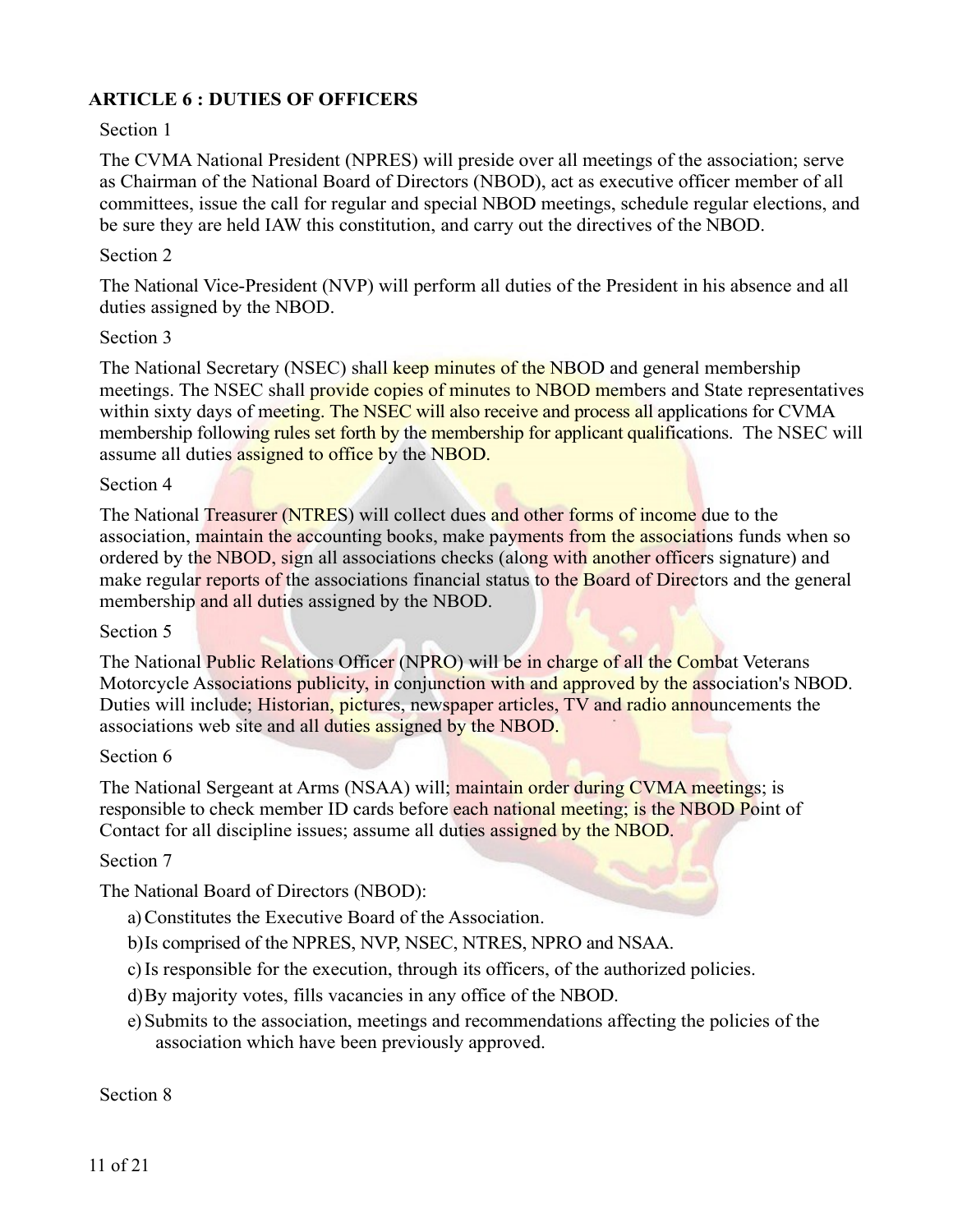Regional Representatives:

- a) Will be elected by the members of their region.
- b) Required prior service as a Chapter Officer or State Representative.
- c) Will serve a term of three years, and can be re-elected.
- d) Will not hold another Officer position in the CVMA.
- e) Serves as member of the Bylaws Committee.
- f) Mediates disputes between States and/or Chapters.
- g) Compiles and verifies chapter population and delegate information for all chapters in Region.
- h) Regional representatives primary duty will be to enforce the CVMA bylaws.
- i) In the event the position becomes vacant for any reason, the NBOD will appoint an Interim Regional Rep after receiving guidance from the State Representatives within that region, to complete the original term.
- j) Regions:
	- 1. Alabama, Georgia, Mississippi, South Carolina, Florida.
	- 2. District of Columbia, Kentucky, Maryland, North Carolina, Tennessee, Virginia, West Virginia.
	- 3. Connecticut, Delaware, Maine, Massachusetts, New Hampshire, New Jersey, New York, Pennsylvania, Rhode Island, Vermont.
	- 4. Illinois, Indiana, Michigan, Minnesota, Ohio, Wisconsin.
	- 5. Arkansas, Louisiana, Oklahoma, Texas
	- 6. Iowa, Kansas, Missouri, Nebraska.
	- 7. Montana, North Dakota, South Dakota, Wyoming.
	- 8. Arizona, Colorado, New Mexico, Utah.
	- 9. California, Hawaii, Nevada.
	- 10. Alaska, Idaho, Oregon, Washington.
	- 11. Germany, Korea, Overseas Theater.
- k) No member may serve more than two  $(2)$  full terms, for a total of eight  $(8)$  years.

# Section 9

- a) State Representatives:
	- 1. Will be elected by the full members of their respective state.
	- 2. Nominees must be active and in good standing with a minimum of two (2) full years CVMA membership.
	- 3. Term of office shall be three (3) years.
	- 4. The State Representative is over their State's Chapter Commander(s).
	- 5. Responsibilities:
		- a) Enforce CVMA Bylaws.
		- b) Watch over their membership.
		- c) Review applications for CVMA membership and forward same to NBOD.
	- 6. State Representatives can dismiss or discipline unruly members with NBOD approval. State Representatives can suspend unruly members for up to six (6)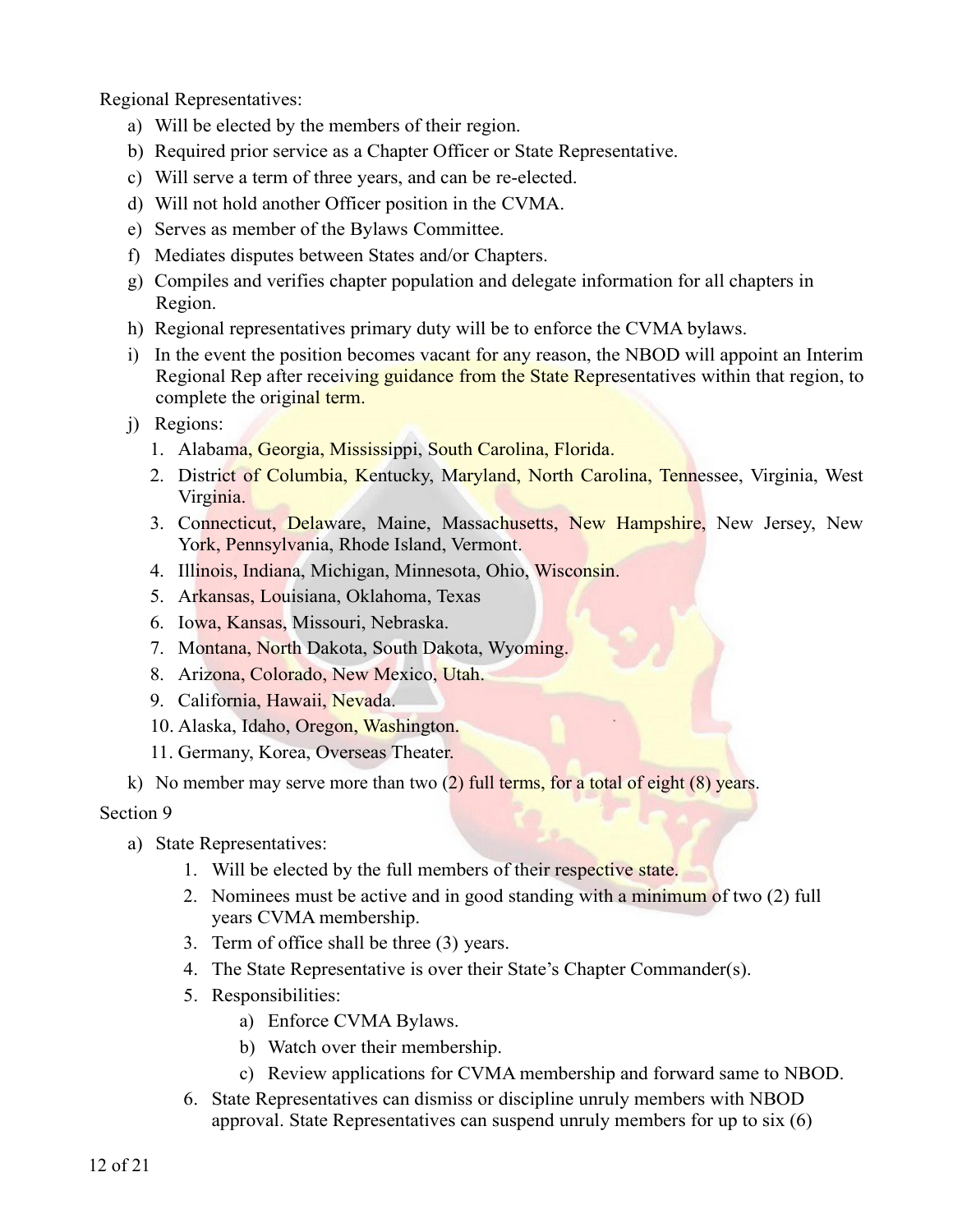months, with the majority approval of the member's local Chapter's elected Officers.

- 7. While serving suspension:
	- a) The suspended member is prohibited from attending CVMA functions/meetings.
	- b) The suspended member is prohibited from wearing his/her CVMA Back patch.
	- c) The suspended member is prohibited from voting at local or National CVMA elections.
	- d) The suspended member is prohibited from holding a CVMA Officer position.
- 8. A suspended member will have seven (7) days to appeal his/her suspension. Such an appeal shall be in writing and directed to the appropriate Regional Representative via the State Representative.
- 9. In the event the position becomes vacant for any reason, the Regional Representative will appoint an Interim State Representative, after receiving guidance from the Chapter Commander(s) within that state, to complete the original term.
- 10. Newly elected State Representatives must have prior service as a chapter officer.
- b) State Sergeant at Arms:
	- 1. Shall be elected by the full members of their respective state.
	- 2. Term of office will be three years.
	- 3. Responsibilities:
		- a) Will maintain order during any multi chapter meeting called to order by the State Representative.
		- b) Will assist the State Representative with duties as directed/requested by the State Representative.
		- c) Investigate CVMA Bylaw and Policyissues involving State members as directed by the State Representative.
		- d) Provide assistance and mentorship to Chapter SAAs when requested.
	- 4. This position is not mandatory or required for every state but provides an additional tool for the states that want or feel the need for this position.

#### Section 10

NBOD members may not hold the position of Regional Representative, State Representative or Chapter Officer while serving on the NBOD.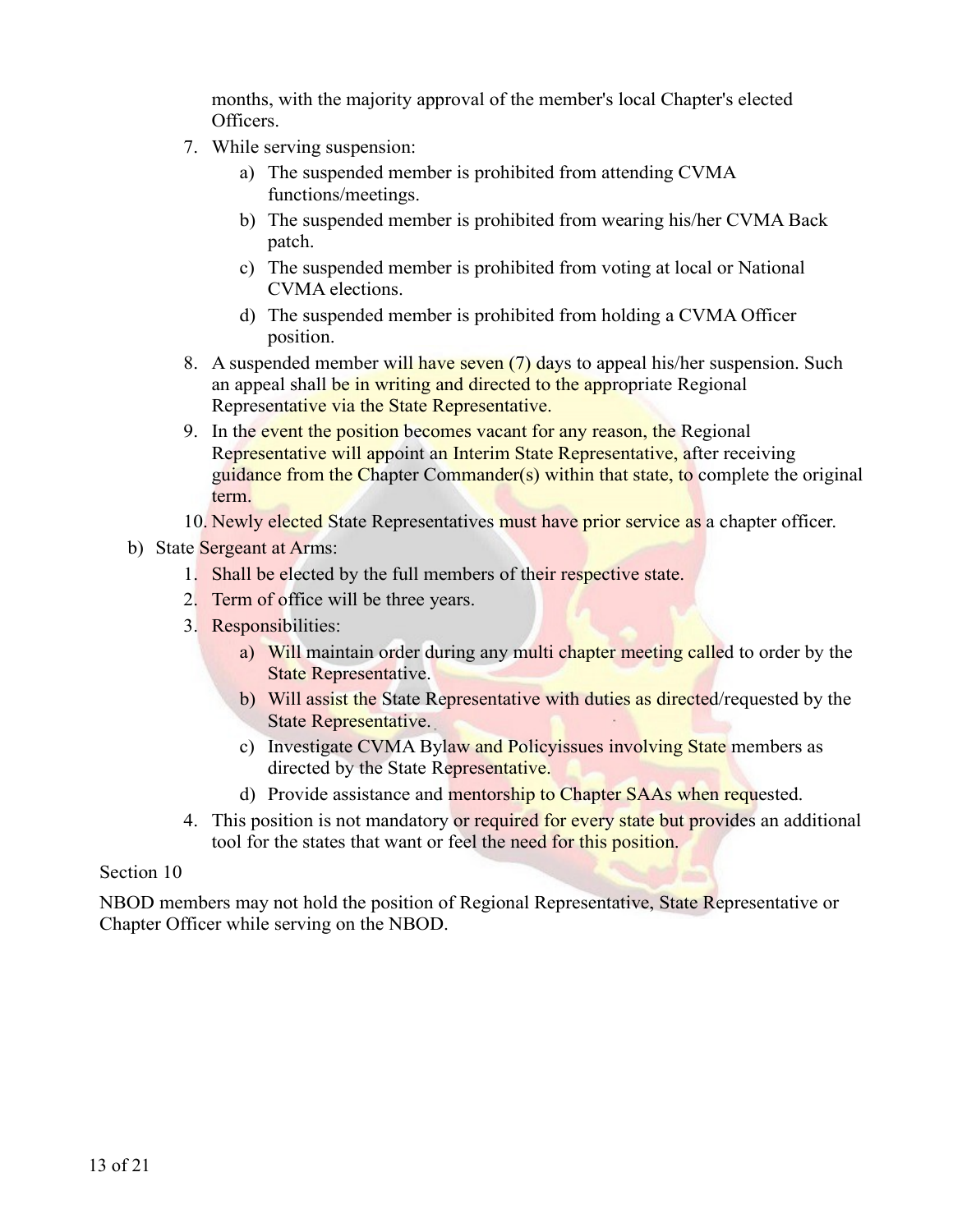#### Section 11

NBOD

- a) The NBOD is responsible for implementing overall policy and direction of the association. The NBOD is responsible for day-to-day operations of the association and shall make decisions as necessary to maintain the association's viability and order. At the NBOD's discretion, they may delegate responsibility of implementing policy operations to the State Representatives and Regional/Area Reps when necessary.
- b) NBOD will draft policy letters to cover day-to-day operations. These policy letters will be submitted to the Regional Representatives and State Representatives for review. Once approved by the NBOD, they will remain in force for a period of 18 months unless incorporated in the bylaws. After this period of time they will expire and not be valid. Upon NBOD approval, each policy letter will be printed with an expiration date (NTE 18) months).

#### Section 12

The National Chaplain (NCHAP) will be appointed by, and serve at the pleasure of, the NBOD, to provide spiritual guidance to the CVMA membership. NCHAP will perform the Invocation at the National Meeting; attend all board meetings when required by the NBOD; administer the Alpha Omega Chapter; develop and administer the Regional Chaplaincy Program. The NCHAP is a non-voting, advisory position. No member may serve more than eight (8) years as the NCHAP, nor may the NCHAP hold any other officer position while assigned, e.g. Region Representative, State Representative or any chapter officer position.

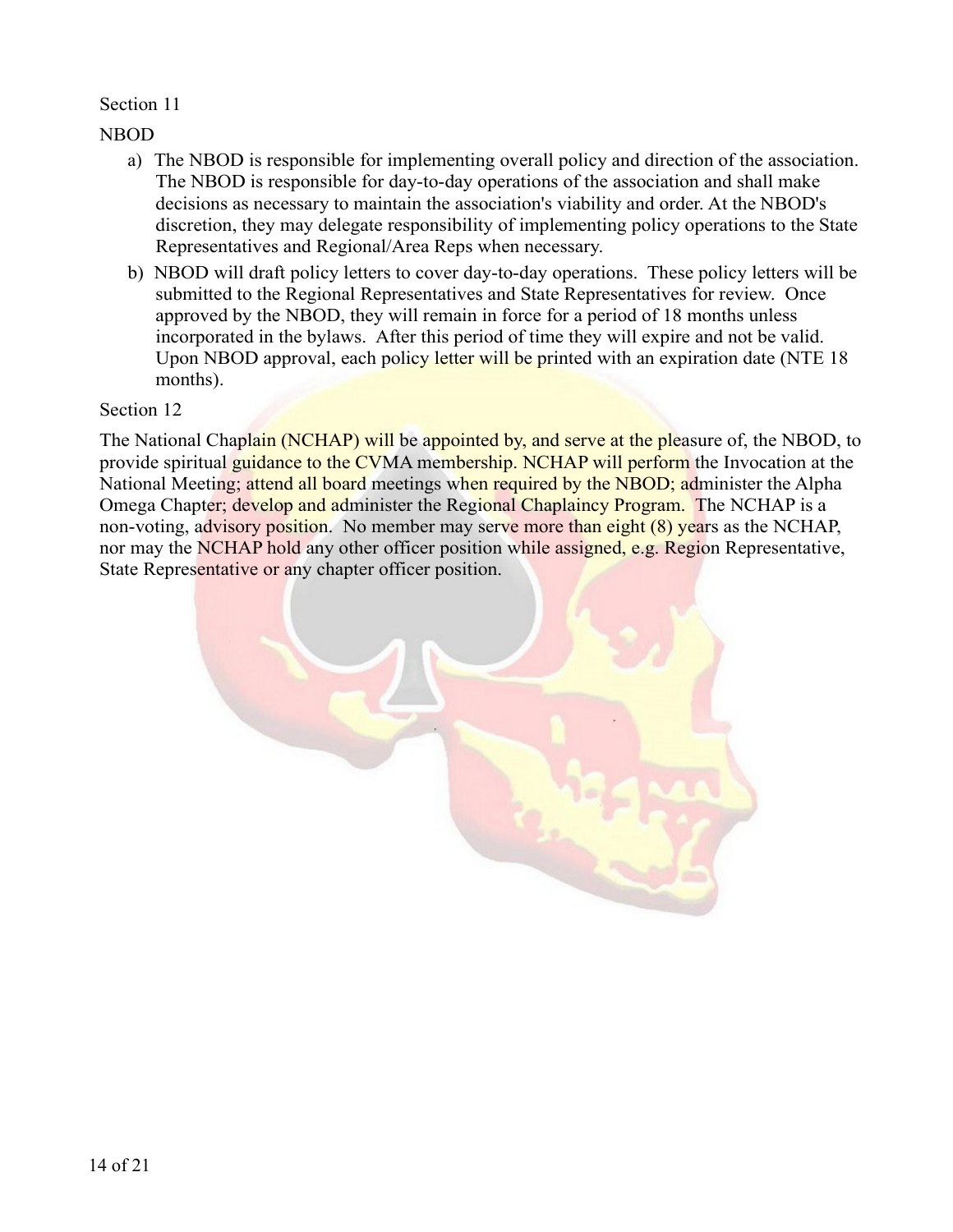# **ARTICLE 7 : MEETINGS**

Section 1

A quorum of conducting business shall be those present at any given meeting.

Section 2

Special membership meetings and special Board of Directors meetings can be called by the President or two active members.

#### Section 3

Roberts Rule of Order will be applied during meetings to affect parliamentary procedures, unless otherwise amended and provided for in the bylaws. President will appoint a member of the NBOD to serve additional duty as parliamentarian.

#### Section 4

- a) The awarding of National Meetings will be based on a rotating, regional assignment in accordance with Annex A to these bylaws. Only Regions within the United States of America are included in this rotation.
- b) The Region Representative will send an e-mail to their States' Representatives calling for location nominations. State Representatives will forward the e-mail to their chapters' officers, carbon copying (CCing) the Region Representative on the e-mail. Each Chapter Commander or Chapter Secretary will forward the e-mail to the entire Chapter membership, CCing the State Representative on the e-mail. Chapter members will be given no less than 90 days to submit their recommendations back up the Chain of Command (CoC) to the Region Representative.
- c) After the Region Representative has compiled the entire list of recommendations, he/she will send the total list back down the CoC, using the above method, calling for a vote. All members of the host region will be given a minimum of 90 days to vote on the location from those submitted. Votes will be tallied by the State Representatives and sent back to the Region Representative. Once finalized the Region Representative will inform the NBOD of the results.
- d) The Region must accept or decline their rotation NLT the National Meeting four calendar years prior to their rotation year. (i.e. the 2022 National Meeting must be accepted or declined at the 2018 National Meeting)
- e) Regions will disclose only the city and state of the National Meeting two and three years in advance during the National Meeting. (i.e. 2020 and 2021 will be announced at the 2018 National Meeting).
- f) The next year's National Meeting location and dates will be announced at the current year's National Meeting. The National Convention Committee will have a written contract with every reserved hotel that they will accept no reservation any earlier than two weeks following the end of the current year's National Meeting. The NPRO will send a CVMA wide e-mail to all members prior to the date reservations will be accepted.
- g) In the event a region chooses not to host, they will move to the end of the rotation and the next region in order will become eligible to host.
- h) When a region hosts a National Meeting, they will move to the bottom of the rotation list.

# Section 5

The NBOD shall submit to the membership an agenda for the National Meeting no later than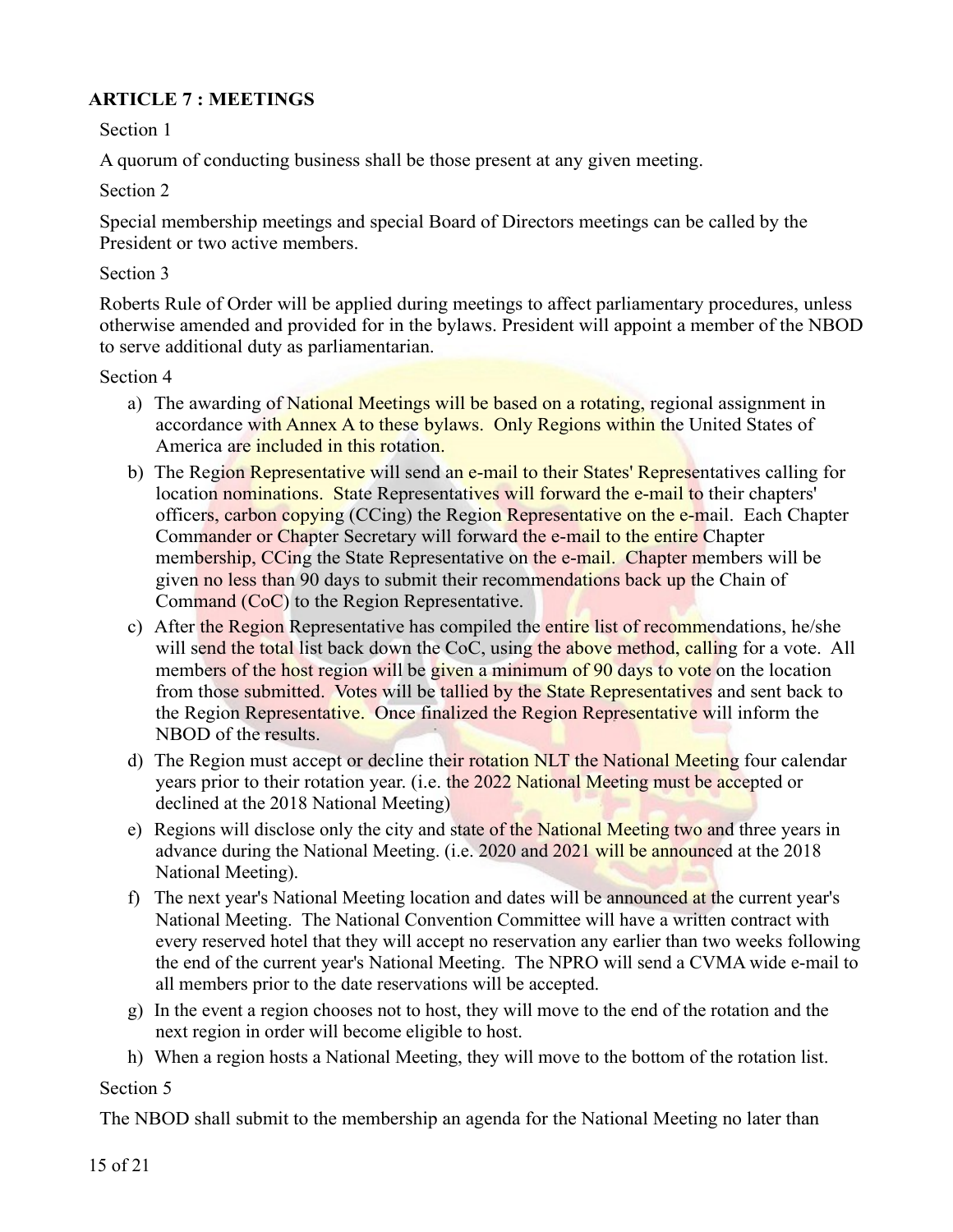thirty 30 days prior to the National Meeting. This shall include the day/time for meetings of Chapter Commanders, State Representatives, Regional Representatives, Auxiliary, Delegates, General Membership, and any other meeting that may be scheduled during the National Meeting.

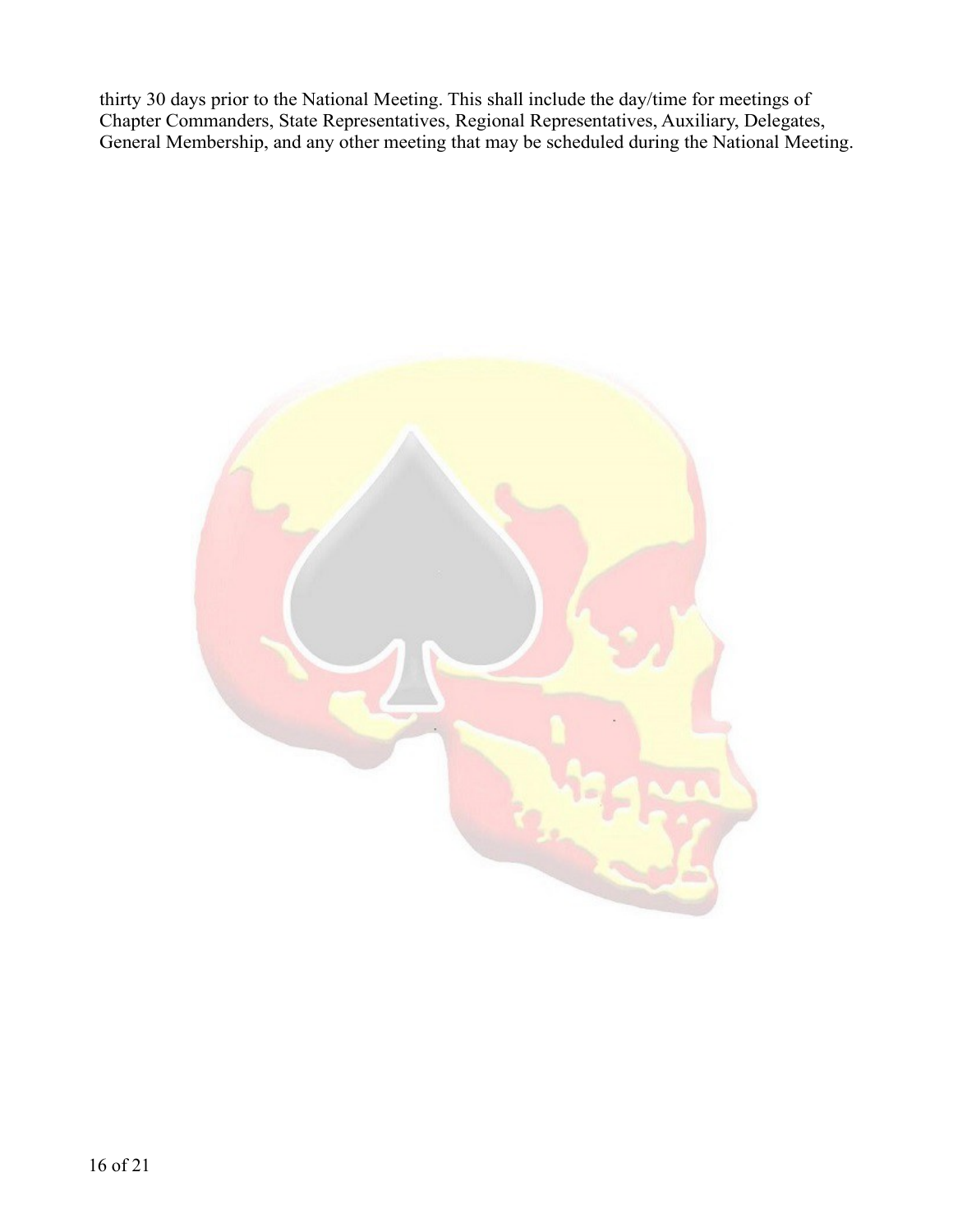# **ARTICLE 8 : DELEGATIONS**

Delegations will be appointed by the President, but are subject to the approval of the Board of Directors, to represent the association at any convention, meeting, rally, or other assembly that may be deemed necessary, and all delegations are authorized to exercise only those powers specifically vested in them by the Board of Directors.

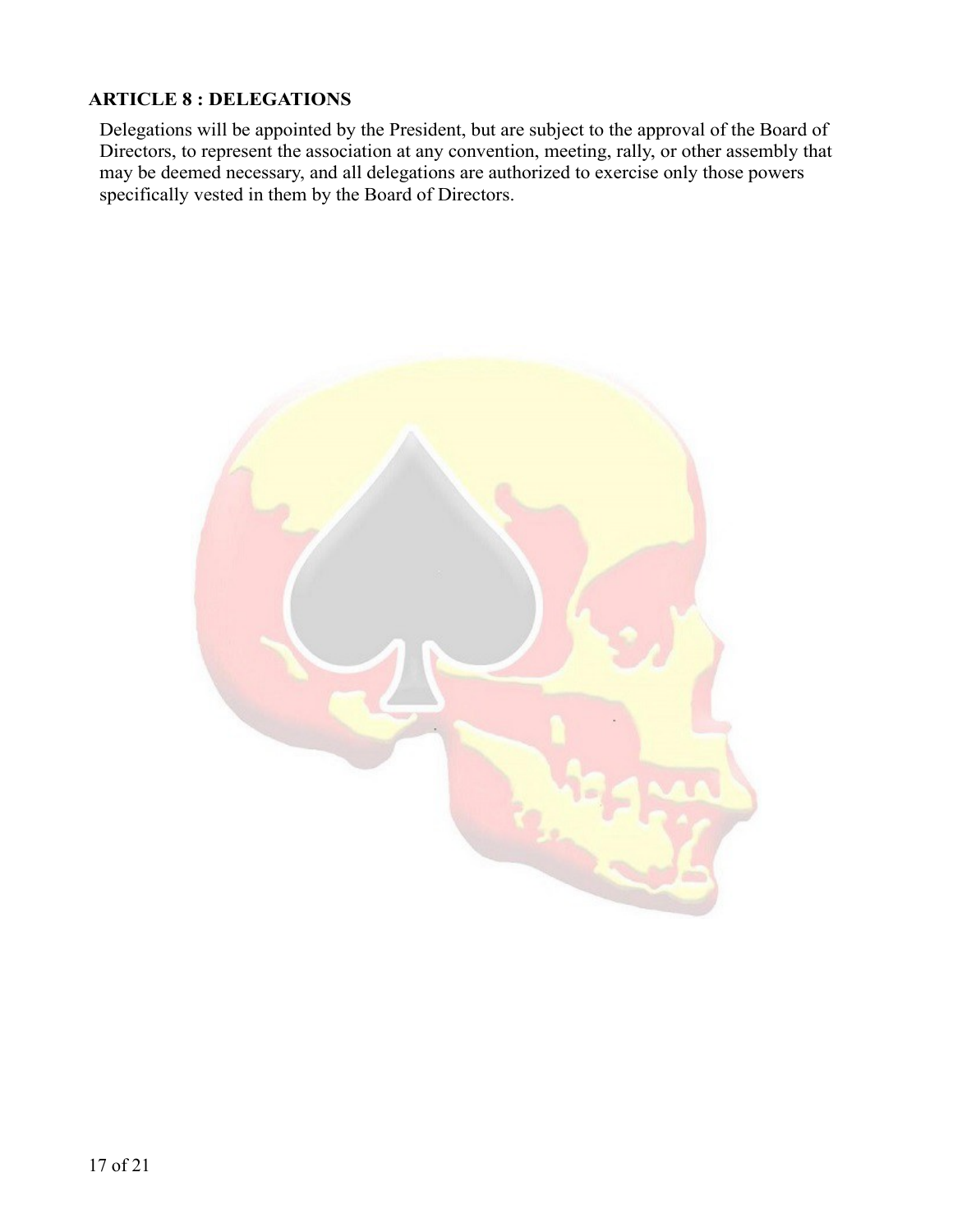# **ARTICLE 9 : AMENDMENTS**

Section 1

Amendments, when ratified by two-thirds (2/3) of the delegates present and casting a vote at a CVMA National Convention, will become effective on the first day of the month following the National Convention in which they were ratified unless a time frame is otherwise specified.

Section 2: Bylaws Amendment procedure:

- a) When any chapter or member at large desires to seek a national vote to change the bylaws of this association, they must complete the **"BYLAW CHANGE PROPOSAL"** and submit through the State Representative to the Bylaws Committee. Bylaw change proposal form located in ANNEX B "Bylaws Forms"
- b) Time line for Amendment Procedure:
- c) July 1 through October 31:
	- 1. All proposals must be submitted using the bylaws change proposal form.
	- 2. Full Members submit their bylaw change proposals to their local chapter for discussion and review. Members-at-Large (those in states without chapters) will submit individual proposals to their respective State Reps.
	- 3. During this time frame, local chapters discuss the proposal(s) and decide whether to support the change or not.
	- 4. If the proposal is supported by the chapter membership, the proposal is signed by the chapter commander and submitted to the State Rep before November 1<sup>st</sup>.
- d) November 1 through November 15:
	- 1. State Representatives review completed proposals.
	- 2. Sign off on the proposals that are correct to form.
	- 3. Proposals are sent to the Bylaws Committee by November 15<sup>th</sup>.
- e) November 16 through February 28: Bylaws Committee.
- f) March  $1 15$ :
	- 1. National Secretary will communicate the Bylaws Committee submission to the rest of the NBOD, and assign the proposals a place on the next scheduled national meeting agenda.
	- 2. Send the agenda's bylaw change proposals to the State Representatives and Chapter commanders.
- g) March 16 to National Meeting:
	- 1. Chapters will circulate bylaw change proposals to FMs and schedule meetings for a determination of membership support for the proposals.
	- 2. State Representatives will circulate the proposals to the members-at-large.
	- 3. Chapters will report the results of the chapter voting to the state representatives.
	- 4. State representatives will translate the results of the voting into delegate voting based on membership in the chapters.
	- 5. State representatives will indicate to the national secretary who the delegates and alternates are prior to the national meeting.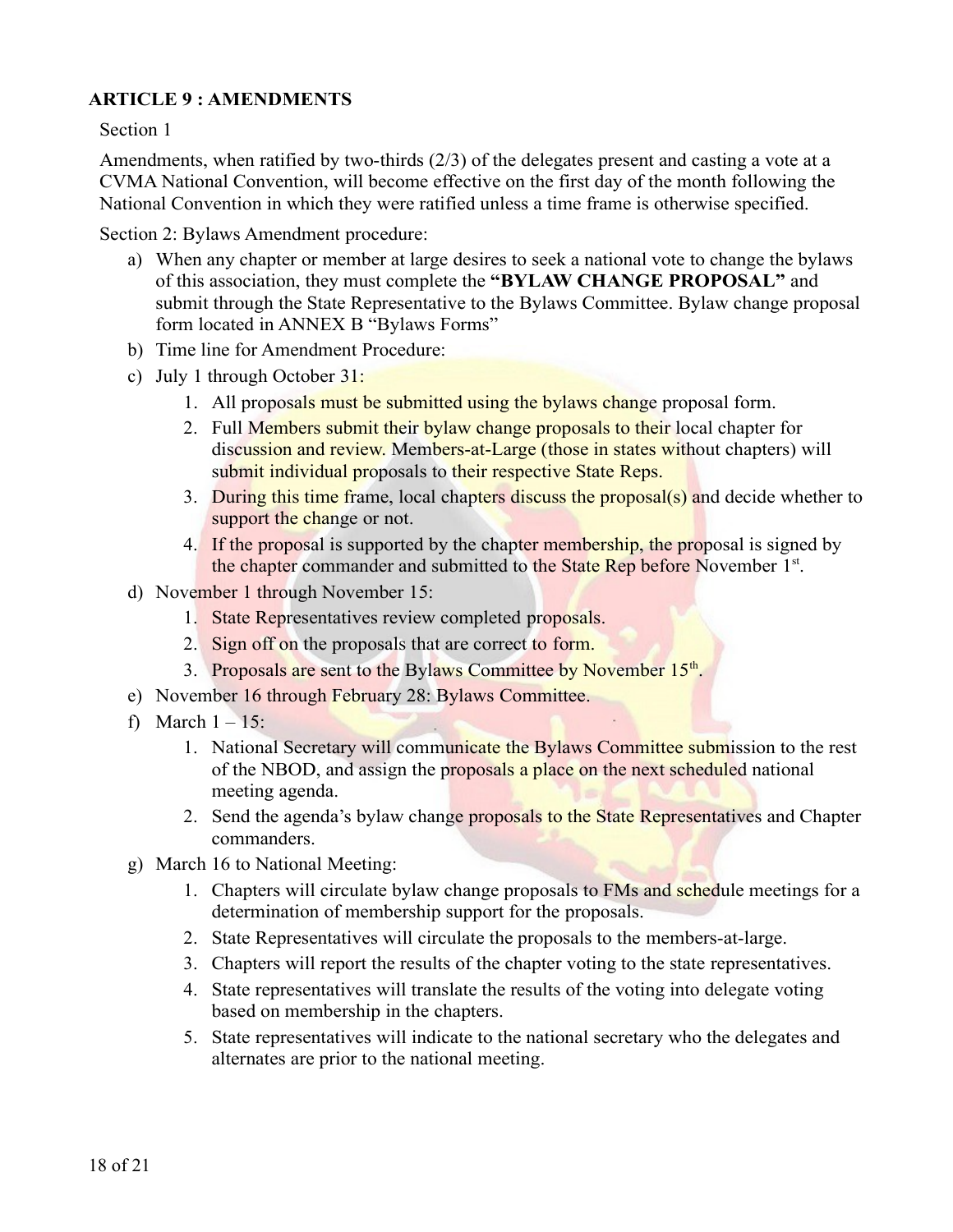Section 3:

Bylaws Committee

- a) Members of the Bylaws Committee consists of the Regional Representatives and five (5) Full members appointed by the National President.
- b) Responsibilities:
	- 1. Receive, review, correct, clarify, and consolidate bylaw change proposals.
		- a) Shall arrange proposals in order according to Article, Section, Subsection.
		- b) Shall check proposals for conflicts with CVMA principals, language, grammar, alignment with proper By-Law article/section/subsection, and redundancy.
		- c) When necessary, discuss with the proposal's Point-of-Contact such areas needing clarity, intent, consolidation with other proposals, etc.
		- d) When more than 20 proposals qualify to form, reduce the number to the 20 most supported or useful proposals.
		- e) Provide such comments as the Committee believes useful for the membership. Such comments shall be attached to the proposal as "Bylaws Committee Comments" and can be in support, recommending disapproval or no comment and a reason for the position taken.
		- f) All proposals denied, postponed, consolidated or changed will require such decision to be communicated to the Point-of-Contact for the proposal.
		- g) Submit the 20 or fewer qualifying proposals to the National Secretary for inclusion in the Agenda for the next National Meeting.
	- 2. Grammatical, term, redundancy, and clarification revisions to the Bylaws. These changes are authorized to be made if they do not cause affect to the intentions of the section of the Bylaws. These changes will be included as an addendum to be voted on at chapter level and approved/denied during the Delegate Meeting but will not count against the 20 annual bylaw change proposals.
- c) Proposals for amendments to bylaws may be submitted to the general membership meeting for consideration for a maximum of two consecutive years. If the proposal is denied for two consecutive National Meetings, it shall not be placed on the agenda again unless one of the following criteria is met:
	- 1. A two year time limit has elapsed.
	- 2. The NBOD approves the item for placement on the agenda.

# Section 4 Delegates

- a) State Representative will have one delegate vote.
- b) Chapters will have delegate votes based on chapter membership.
- c) One delegate vote per 15 full members.
- d) Delegate count will be by chapter not state.
- e) Delegate votes will be used for National Bylaw Amendments.
- f) Delegates must be present at the National Meeting to vote.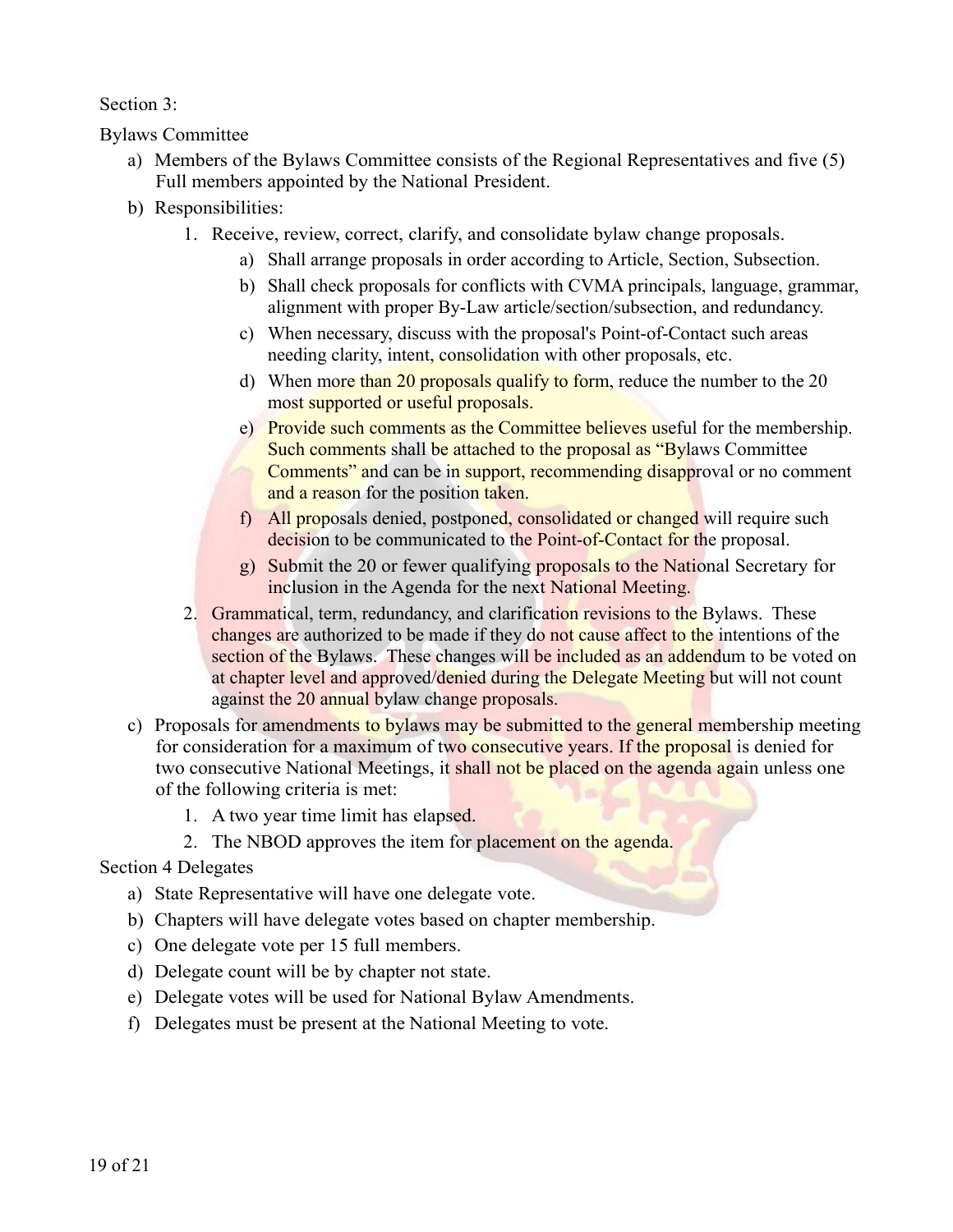# **ARTICLE 10 : STATE CHAPTERS**

Section 1

State chapters require a minimum of 15 members.

Section 2

Initial State chapters are based on when they were recognized; KY being chapter one, MA chapter two, etc. Subsequent chapters within the same state shall be numbered in accordance to their initial recognition as a full chapter within that state. Example Kentucky Chapter is KY Chapter 1- 1; the next full chapter will be KY Chapter 1-2.

#### Section 3

Chapters should not be located closer than a 1-hour ride from a previously established Chapter within the same state unless approved by the State Representative and/or NBOD.

#### Section 4

The Chapter members will elect all Chapter Officers. The State Representative would be over the Chapter Commander.

#### Section 5

Chapter Commanders within the state are considered to be equal in "rank" regardless of chapter recognition dates.

#### Section 6

Detachments are sponsored by and accountable to a state chapter.

- a) The Detachment members will elect the Detachment Commander.
- b) State Chapter Commander is over the Detachment Commander.
- c) Detachments require a minimum of 8 members.
- d) Detachments may apply for Chapter status provided they meet Chapter guidelines. (see Article 10 Sections 1-5).

#### Section 7

Every chapter at a minimum needs to be incorporated. Each chapter that has their own runs and checking account will stand as an individual entity and will be responsible for their own audit. Each chapter or sub chapter, at their discretion can apply for tax exempt  $501(c)$  status and will be responsible to file their own tax forms to the State and Federal Government.

#### Section 8

The NBOD is the final authority in disbanding a chapter or dismissing a chapter member. The NBOD has the authority to assemble an investigative committee to investigate any incidents involving either a chapter or chapter member.

Section 9.

Chapters may allow deployed military members to vote for chapter officers via e-mail directly to the secretary provided such is included in the chapter bylaws.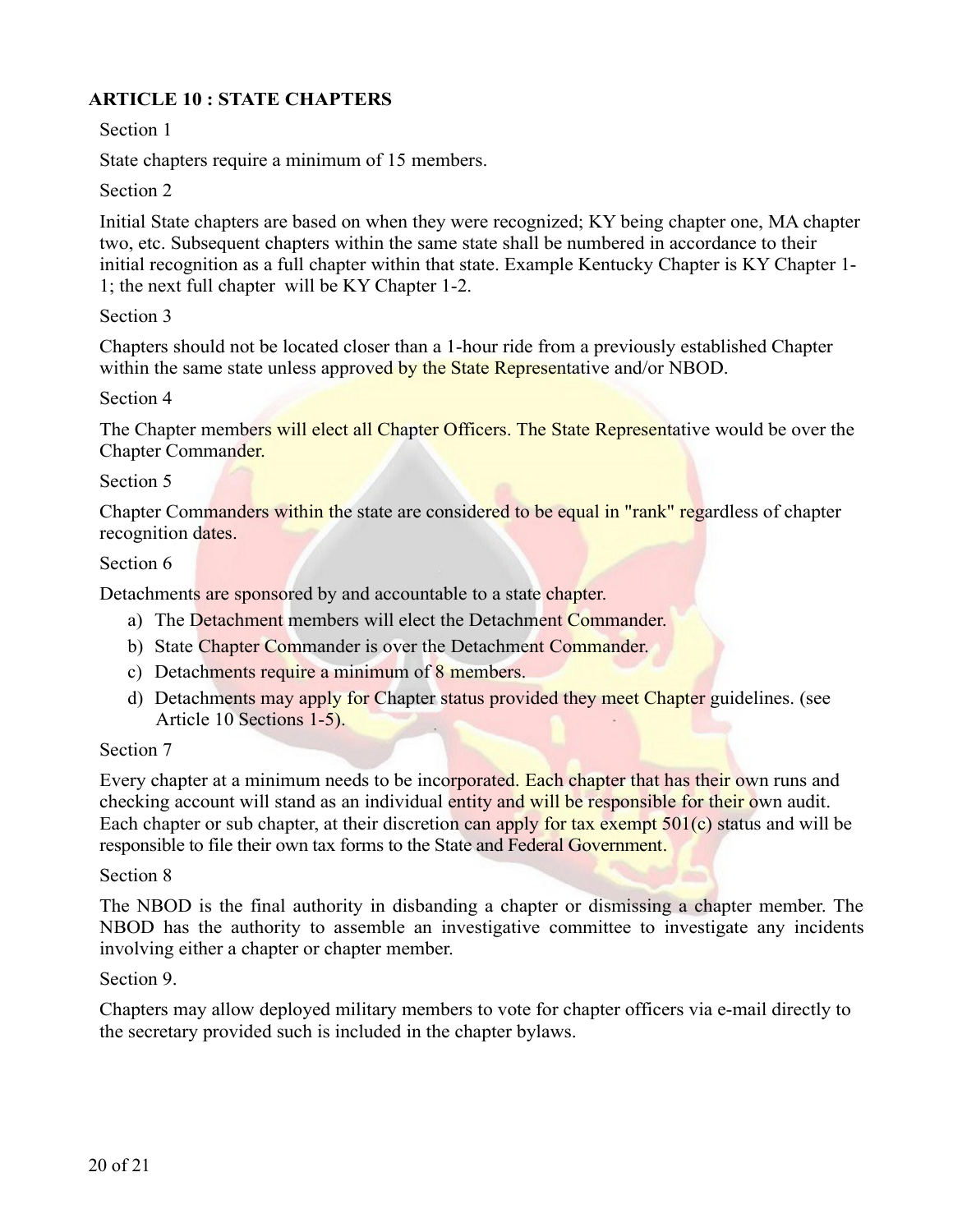Kirk Douglas "Spartacus" National Secretary Combat Veteran Motorcycle Association

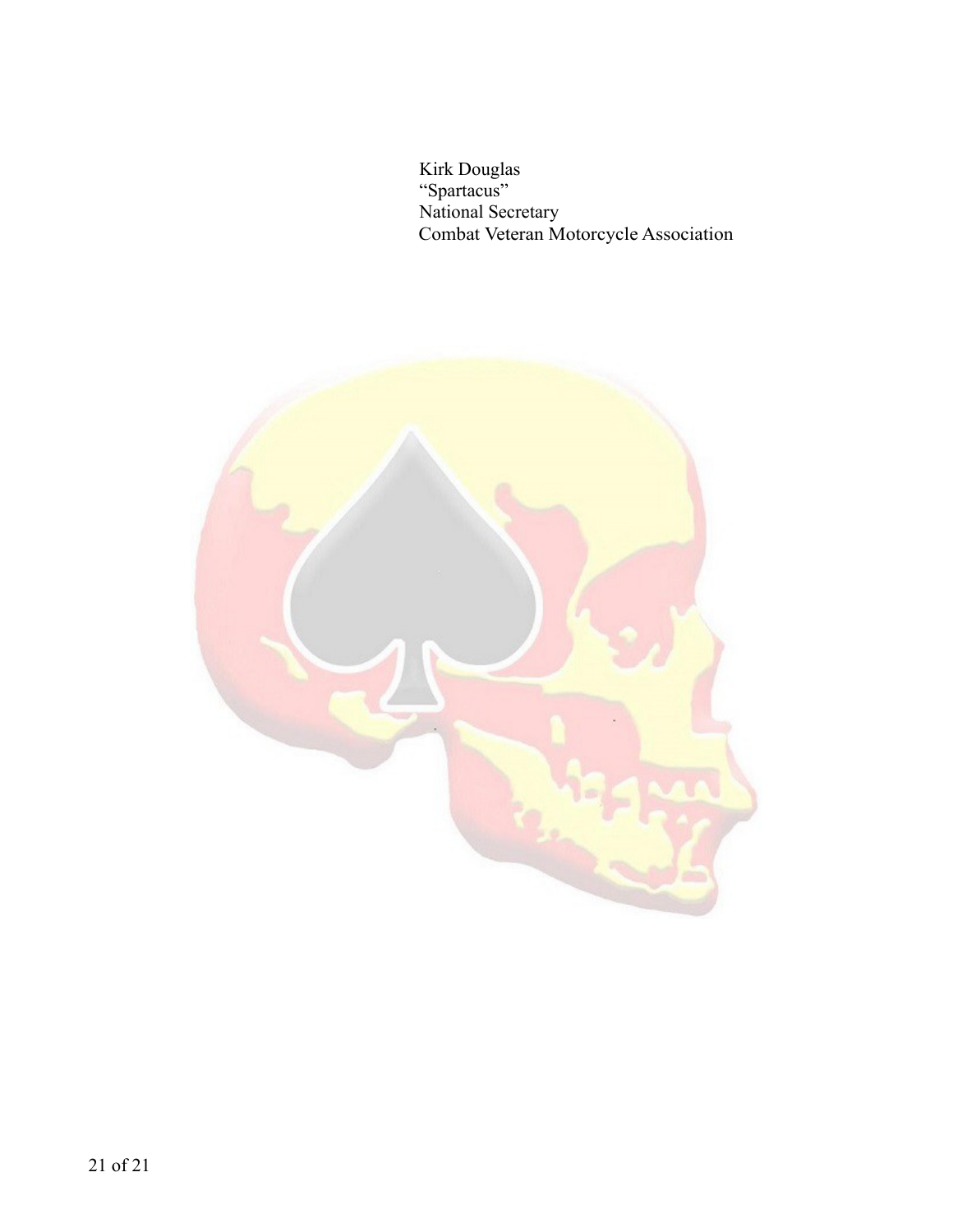**ANNEX A** (see reference in Article 7, Section 4) 2017 - Region 9, San Diego, CA 2018 - Region 5 2019 - Region 10

The regional rotation is realigned starting in 2020. The new order is:

2020 - Region 1 2021 - Region 7 2022 - Region 2 2023 – Region 8 2024 – Region 3 2025 – Region 5 2026 – Region 9 2027 – Region 4 2028 – Region 10 2029 – Region 6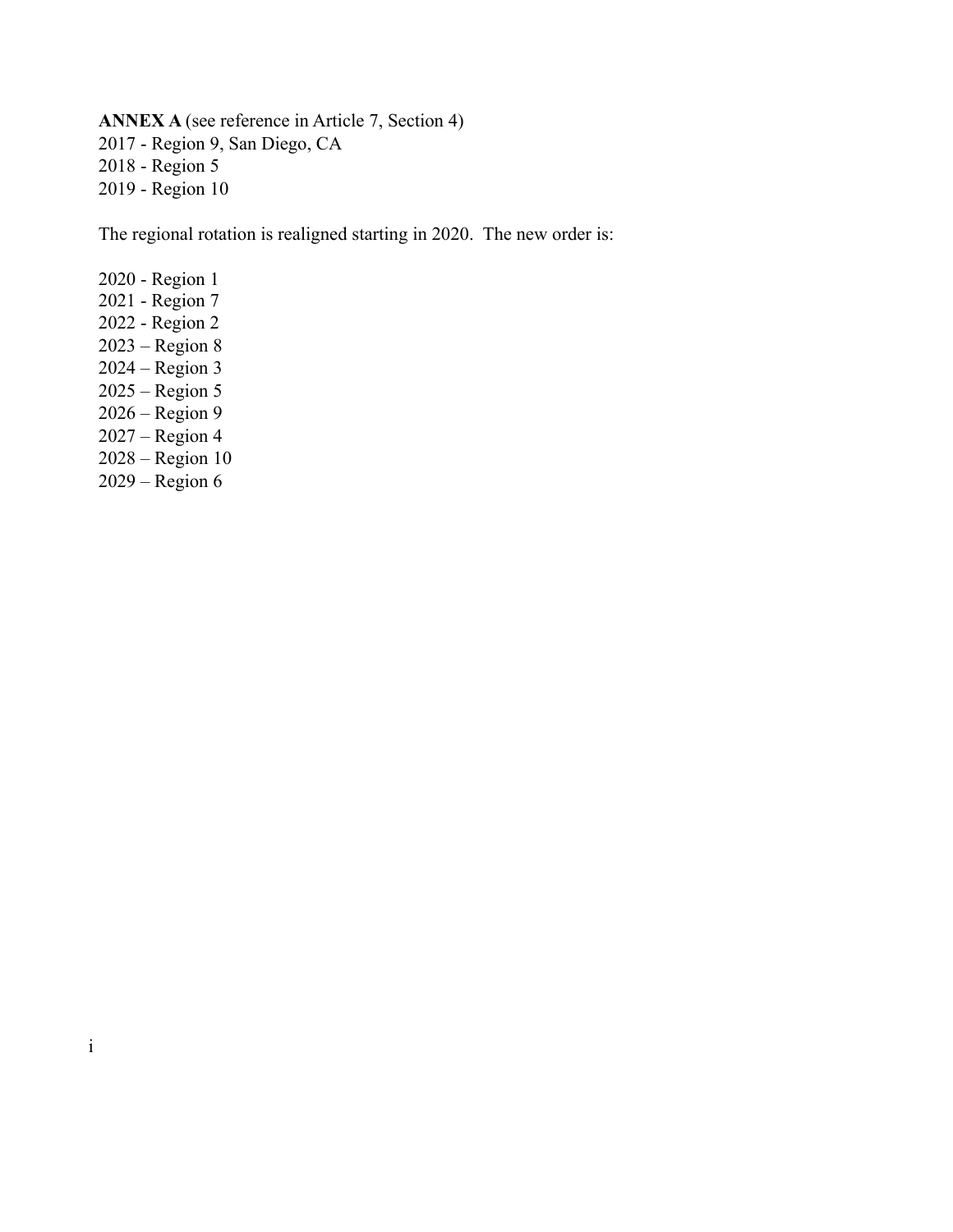ANNEX B (see reference in Article 9 Section 2)

# **COMBAT VETERANS MOTORCYCLE ASSOCIATION**

#### **BYLAW CHANGE PROPOSAL FORM INSTRUCTIONS**

When any chapter or member at large desires to seek a national vote to change the bylaws of this association, they must complete the **"BYLAW CHANGE PROPOSAL FORM"** and submit through the State Rep to the Bylaws Committee.

The proposal shall include the following:

- 1. Name and number of State, and proponent name and number proposing the change.
- 2. The point-of-contact person who will address questions concerning proposal.
- 3. Email address for the point-of-contact listed in #2.
- 4. Phone number of the point-of-contact.
- 5. Check if proposal is to amend or delete an existing portion of current bylaws of the Association, or add a new article/section/subsection to existing bylaws.
- 6. Specify which Article, Section and Subsection is being amended, deleted, or added.
- 7. Specify the Article, Section and/or Subsection affected by proposal as currently written according to the latest updated version of the National By-Laws.
- 8. Print the proposed wording as it is to be considered. All text to be deleted shall be shown by means of strikethrough, e.g. *must be 5'6" tall*. Added text should be shown underlined, e.g.  *motorcycle make isn't relevant*.
- 9. Print a clear and simple reason/justification as to why the proposal is needed and should be considered by the national membership for adoption. Use additional sheet(s) if necessary to fully explain.
- 10. Chapter Commander will sign off that proposal has been presented, discussed and approved by the Chapter submitting.
- 11. State Rep will sign off that proposal has been presented, discussed and meets the criteria to submit to the Bylaws Committee.
- 12. The Bylaws Committee will communicate with the point-of-contact if clarification is necessary on the change or intent of the change. They may choose to consolidate different proposals, postpone or reject a proposal but they must record their action and in a report to the NBOD and the membership at the following national meeting, indicate how many proposals were considered, consolidated, postponed and/or rejected. If a proposal is rejected or returned to the proponent, an explanation of committee action will accompany the response.

The CVMA National Secretary will document the vote tally, if proposal is approved or fails, and date of vote.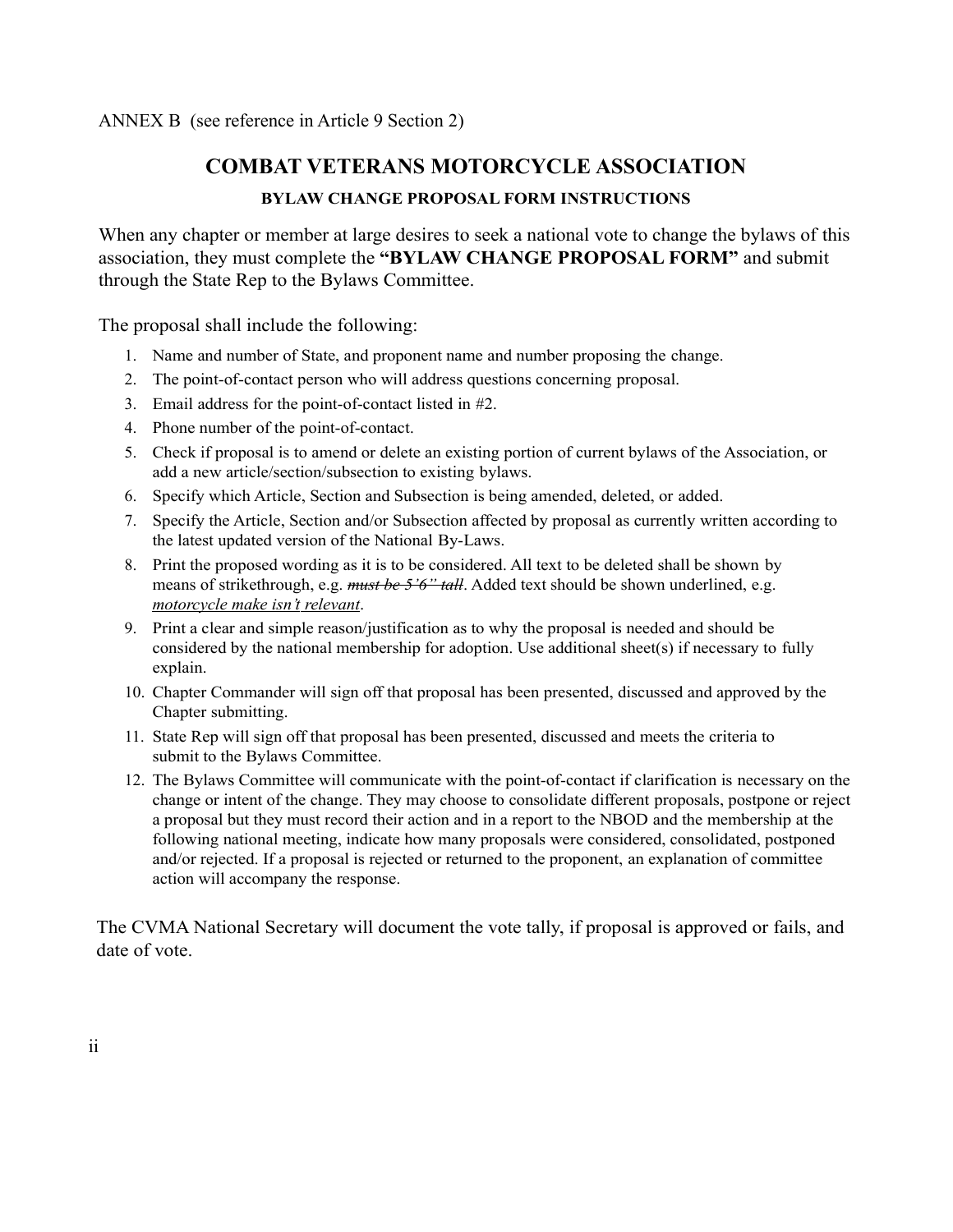

 **COMBAT VETERANS MOTORCYCLE ASSOCIATION**



# **BYLAW CHANGE PROPOSAL**

| Name & # of Chapter or Member Submitting :<br><b>Contact Person:</b> |     |                     |                                                                   |                            |                |  |                                              |  |  |  |
|----------------------------------------------------------------------|-----|---------------------|-------------------------------------------------------------------|----------------------------|----------------|--|----------------------------------------------|--|--|--|
| <b>Email Address:</b>                                                |     |                     |                                                                   | <b>Contact Telephone #</b> |                |  |                                              |  |  |  |
|                                                                      |     |                     |                                                                   |                            |                |  |                                              |  |  |  |
| This request to change the bylaws does the following:                |     |                     | Indicate which Article(s), Sections and Subsections are affected: |                            |                |  |                                              |  |  |  |
| <b>Amend</b>                                                         | Add | <b>Delete</b>       | <b>Article</b>                                                    |                            | <b>Section</b> |  | <b>Subsection</b>                            |  |  |  |
| <b>Changes shown here</b>                                            |     | <b>See attached</b> |                                                                   |                            |                |  |                                              |  |  |  |
|                                                                      |     |                     |                                                                   |                            |                |  |                                              |  |  |  |
|                                                                      |     |                     |                                                                   |                            |                |  |                                              |  |  |  |
|                                                                      |     |                     |                                                                   |                            |                |  |                                              |  |  |  |
|                                                                      |     |                     |                                                                   |                            |                |  |                                              |  |  |  |
|                                                                      |     |                     |                                                                   |                            |                |  |                                              |  |  |  |
|                                                                      |     |                     |                                                                   |                            |                |  |                                              |  |  |  |
|                                                                      |     |                     |                                                                   |                            |                |  |                                              |  |  |  |
|                                                                      |     |                     |                                                                   |                            |                |  |                                              |  |  |  |
| Justification for change shown here                                  |     |                     | See attached                                                      |                            |                |  |                                              |  |  |  |
|                                                                      |     |                     |                                                                   |                            |                |  |                                              |  |  |  |
|                                                                      |     |                     |                                                                   |                            |                |  |                                              |  |  |  |
|                                                                      |     |                     |                                                                   |                            |                |  |                                              |  |  |  |
|                                                                      |     |                     |                                                                   |                            |                |  |                                              |  |  |  |
| <b>Chapter Endorsement:</b>                                          |     |                     |                                                                   |                            |                |  | By Chapter Officer: Indicate name & position |  |  |  |
| Chapter #                                                            |     |                     |                                                                   |                            |                |  |                                              |  |  |  |
|                                                                      |     |                     |                                                                   |                            |                |  |                                              |  |  |  |
| <b>State Rep. Name &amp; Signature:</b>                              |     |                     |                                                                   |                            |                |  |                                              |  |  |  |
|                                                                      |     |                     |                                                                   |                            |                |  |                                              |  |  |  |
| BYLAWS COMMITTEE ACTION: FORWARD __ TABLE __ RETURN__                |     |                     |                                                                   |                            |                |  |                                              |  |  |  |
| MEMBERSHIP ACTION: APPROVE: ______ DISAPPROVE: _____                 |     |                     |                                                                   |                            |                |  |                                              |  |  |  |
|                                                                      |     |                     |                                                                   |                            |                |  |                                              |  |  |  |